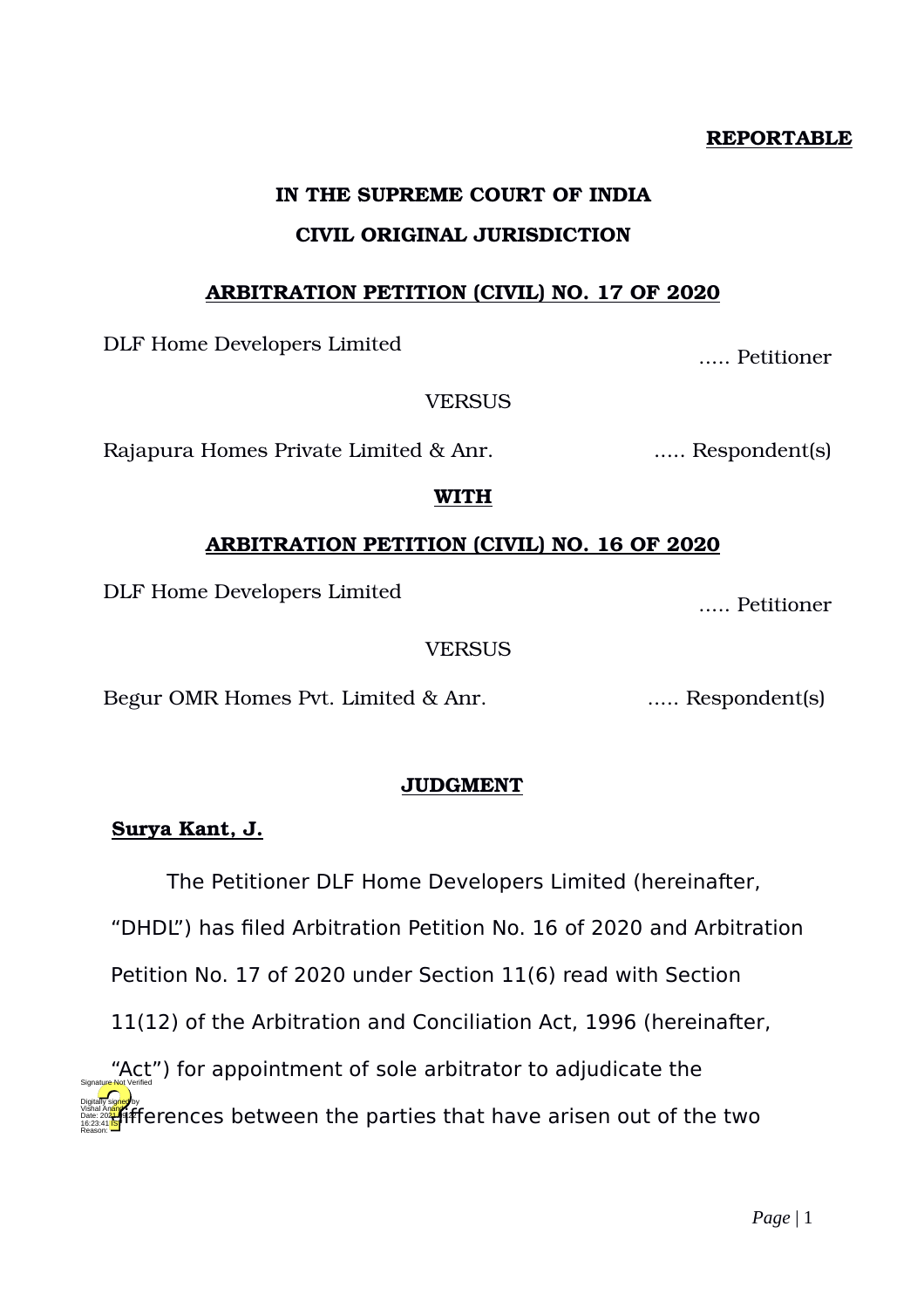Construction Management Agreements dated 25.01.2017.

# **FACTS**

**2.** DHDL is a limited liability involved in the business of providing development, management, and investment services concerning real estate projects. The Petitioner and one Ridgewood Holdings Limited entered into a joint venture, in the year 2007-2008, wherein Ridgewood Holdings Limited invested in four Special Purpose Vehicles, including Rajapura Homes Private Limited (Respondent No.1 in Arbitration Petition No.17 of 2020; hereinafter, "Respondent No.1") and Begur OMR Homes Private Limited (Respondent No.1 in Arbitration Petition No.16 of 2020; in short "Begur Company"), for developing residential projects in various cities across India. Respondent No.1 is a company engaged in the construction, development, operations, and maintenance of residential projects, namely, 'DLF Maiden Heights' and 'DLF Woodland Heights,' both of which are in Bangalore, Karnataka (collectively called "Rajapura Project"). Similarly, the Begur Company is engaged in the business of construction, development, operations, and maintenance of residential projects, namely, 'DLF Garden City' situated at Kanchipuram District, Tamil Nadu, and 'DLF Westend Heights' situated in Bengaluru District, Karnataka (collectively called "Southern Homes Project").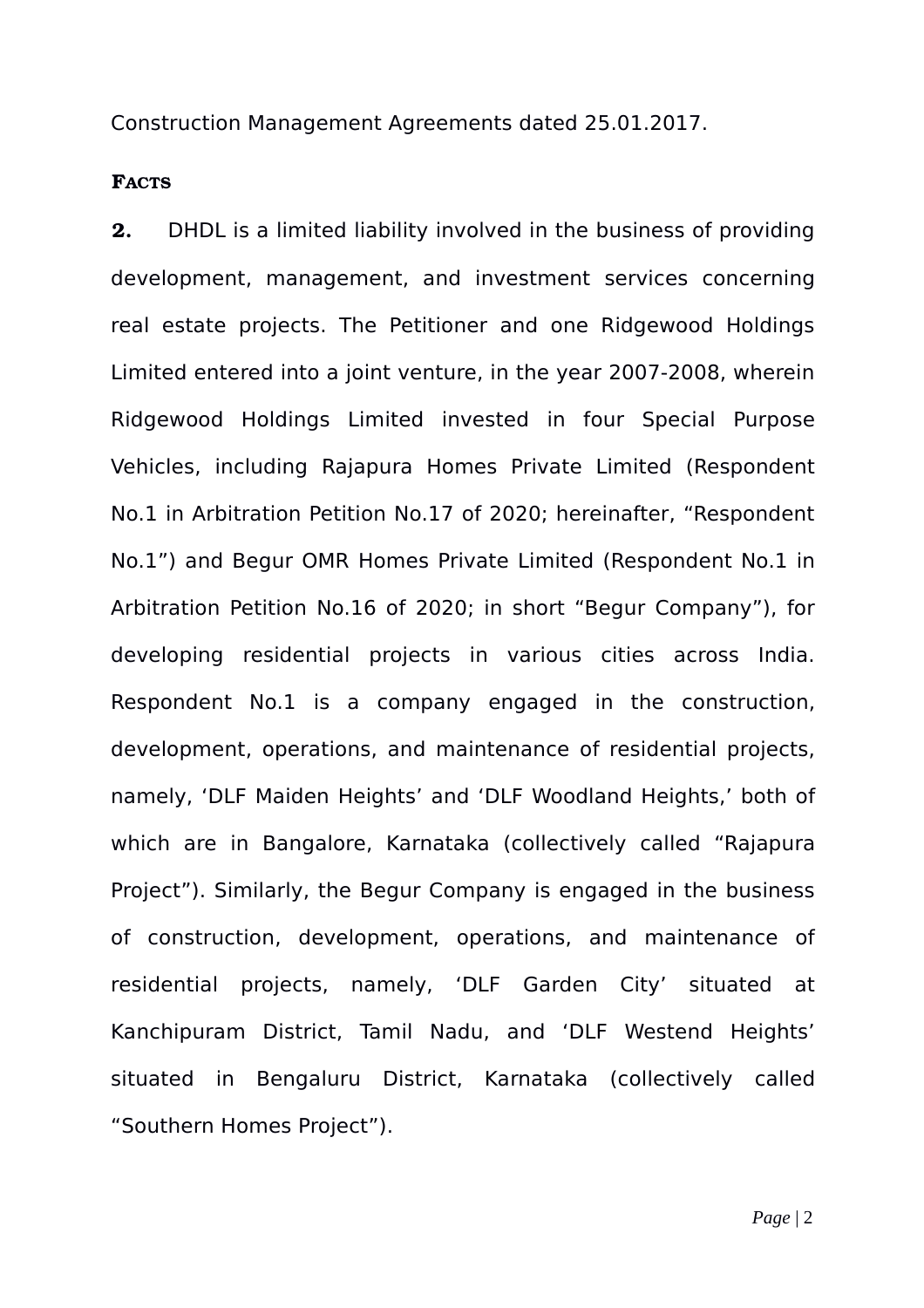**3.** In June 2008, Ridgewood Holdings Limited transferred its stake in the joint venture to its affiliates, Resimmo PCC (in short, "Respondent No.2") in both the Petitions and Clogs Holding BV (hereinafter, "Clogs"). Thereafter, in terms of the arrangement, upon expiry of the exit period, Respondent No.2 and Clogs were inter alia entitled to a put option on the Petitioner, which they exercised from January to May 2014. However, the Petitioner was unable to provide an exit to Respondent No.2 and Clogs. Subsequently, in 2015, the parties agreed to a negotiated settlement, in terms of which, Respondent No.2 was to acquire sole ownership and control of two Special Purpose Vehicles, namely, Respondent No.1 and the Begur Company. It may be noted that Respondent No.2 is a company incorporated under the laws of Mauritius and is engaged in the business of providing investment management services.

**4.** To effect the change of ownership of the First Respondent, the Petitioner, Respondent No.1, and Respondent No.2 executed a Share Purchase Agreement dated 08.07.2016 (hereinafter, "Rajapura SPA") for the transfer of Petitioner's entire shareholding in Respondent No.1 to Respondent No.2. Likewise, a Share Purchase Agreement dated 25.01.2017 was also executed between the Petitioner, the Begur Company and Respondent No.2 to transfer the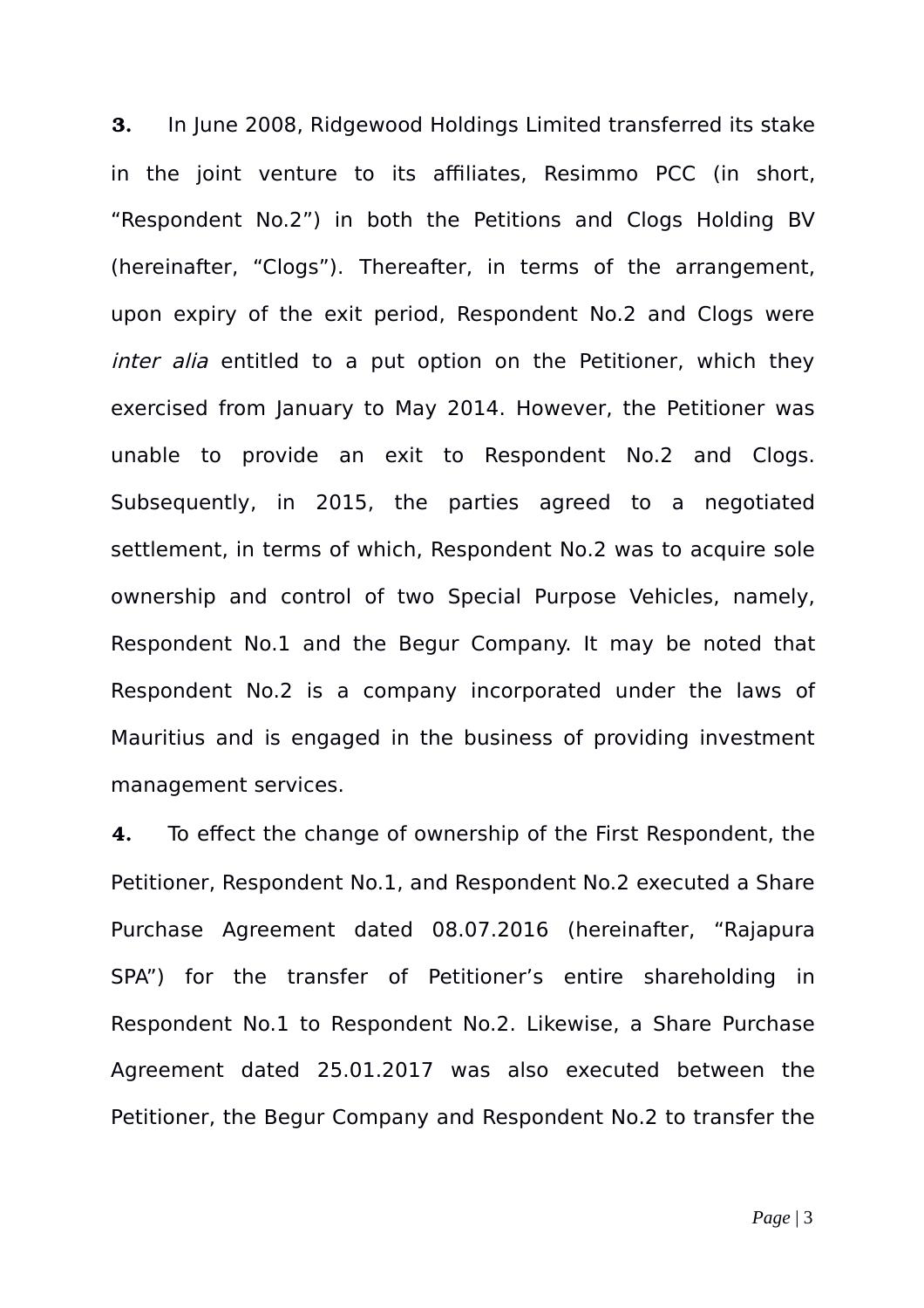Petitioner's entire holding in the Begur Company to Respondent No.2 (hereinafter, "Southern Homes SPA"). While the primary subject matter of the Share Purchase Agreements was the transfer of shares from the Petitioner – DHDL to Respondent No.2, both the Share Purchase Agreements also stipulated certain additional obligations that would have to be undertaken by the Petitioner. Clause 3.1 read with Schedule-II of the agreements contemplated that the parties were to execute a construction management agreement as a 'condition precedent' to the closing of the transactions. Further, in terms of Clause 6 of the respective agreements, the Petitioner had to undertake certain construction related obligations, which were to be performed "in accordance with the terms of the Construction Agreement". We may note that both the Share Purchase Agreements also contained an arbitration clause which are identical. Clause 9 of the agreements contemplate that all disputes arising out of the contract shall be submitted for arbitration at the request of the parties. The arbitration is to be conducted in accordance with the rules of the Singapore International Arbitration Centre (hereinafter, "SIAC"), with the seat and venue of the arbitration being Singapore.

**5.** Thus, in terms of the agreement and in pursuance of the construction obligations under the Rajapura SPA and the Southern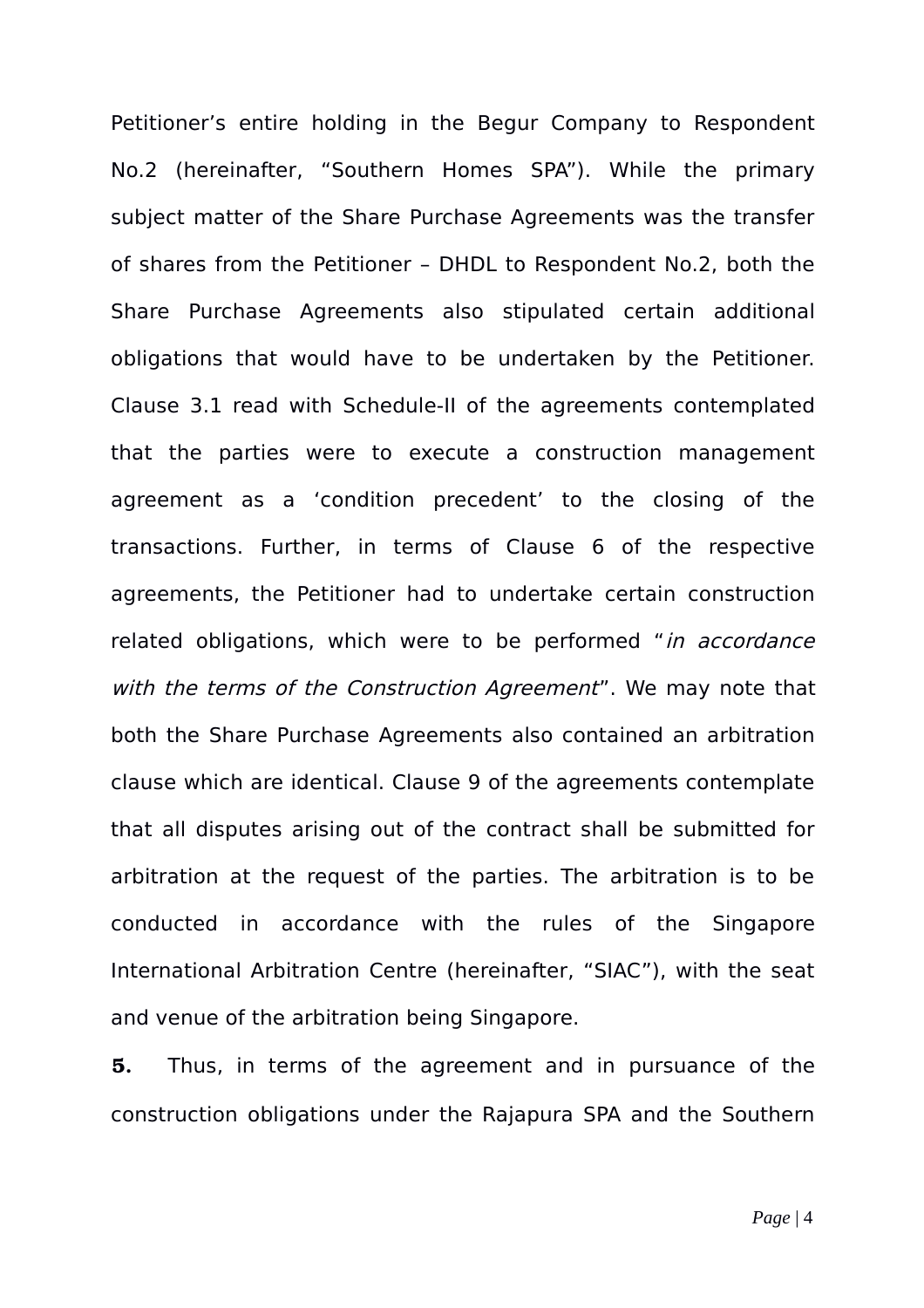Homes SPA, the Parties on 25.01.2017 executed the DLF-Rajapura Homes Construction Management Services Agreement (hereinafter, "RCMA") and the DLF-Southern Homes Construction Management Services Agreement (hereinafter, "SCMA"). Under the RCMA, the Petitioner was to provide, *inter alia*, construction management services to Respondent No.1 for completion of the Rajapura Homes Project and in connection with the handover of sold units of the Rajapura Homes Project. Likewise, under the SCMA, the Petitioner had to provide similar services to the Begur Company for the completion of the Southern Homes Project and in connection with the handover of the sold units. It is pertinent to mention that both the aforementioned Agreements also contained selfsame arbitration clauses. Clause 11 of the Agreements contemplate that the seat and venue of Arbitration would be New Delhi, and the arbitration would be governed by the Arbitration and Conciliation Act, 1996.

**6.** As a consideration for the construction management services to be provided by it under the SCMA and the RCMA, the Petitioner - DHDL in terms of Clause 4 of the respective agreement, was entitled to a "Fee". Clause 4.1 and 4.2 of the SCMA and RCMA, stipulated that upon concluding its construction obligations, DHDL would submit a written notice of completion to Respondent No.1 and the Begur Company. Thereafter, Respondent No. 1 or the Begur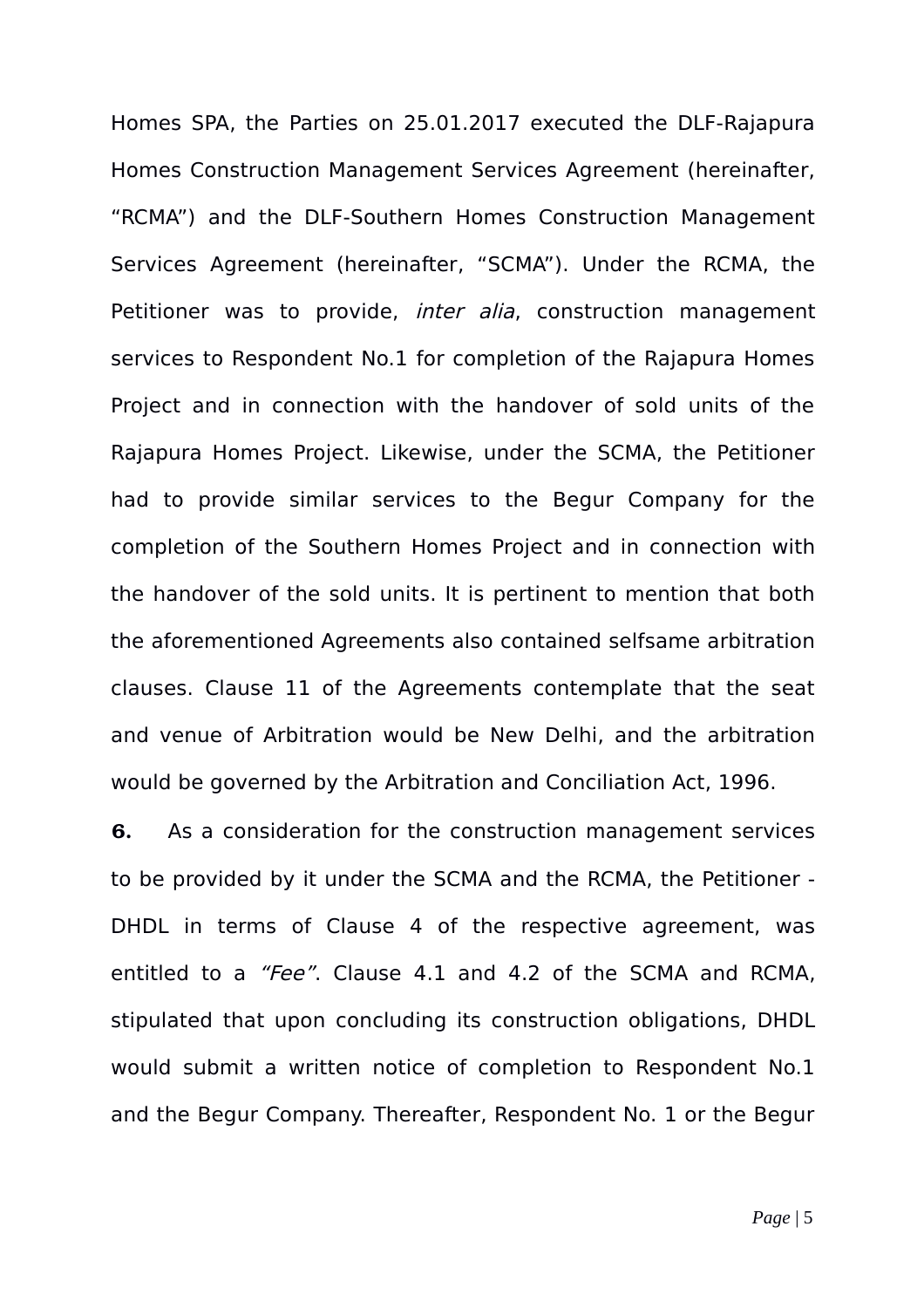Company, as the case may be, shall have the right to reject or confirm the completion of the Rajapura Homes Project and the Southern Homes Project. The agreements further specify that once Respondent No.1 and the Begur Company accepted the notice of completion, Ressimo PCC would be obligated to invest a sum of Rs.75 crores (75,00,00,000/-) in the Begur Company. The said amount is to be dealt with in the manner prescribed under the SCMA and RCMA. It is not in dispute that petitioner-DHDL intended to be the indirect beneficiary of the said Rs.75 crores. To further clarify the modalities of the "Fee" payable to DHDL under the SCMA and RCMA, a Fee Computation Agreement dated 25.01.2017 was also executed between Respondent No.1, the Begur Company and Respondent No.2 (hereinafter, "Fee Agreement").

**7.** The Petitioner-DHDL issued a written notice dated 16.08.2019 certifying the completion of the Southern Homes Project pursuant to Clause 4.2 of the SCMA and called upon the Begur Company to fulfill its subsequent obligation. However, the Begur Company vide reply dated 30.08.2019, refused to accept it as a Valid Notice of completion under clause 4.2 of the SCMA. The Begur Company alleged that there had been a delay in completing the construction projects and that the Petitioner had not complied with the "Information Covenant" contemplated in Clause 3.1 of the SCMA.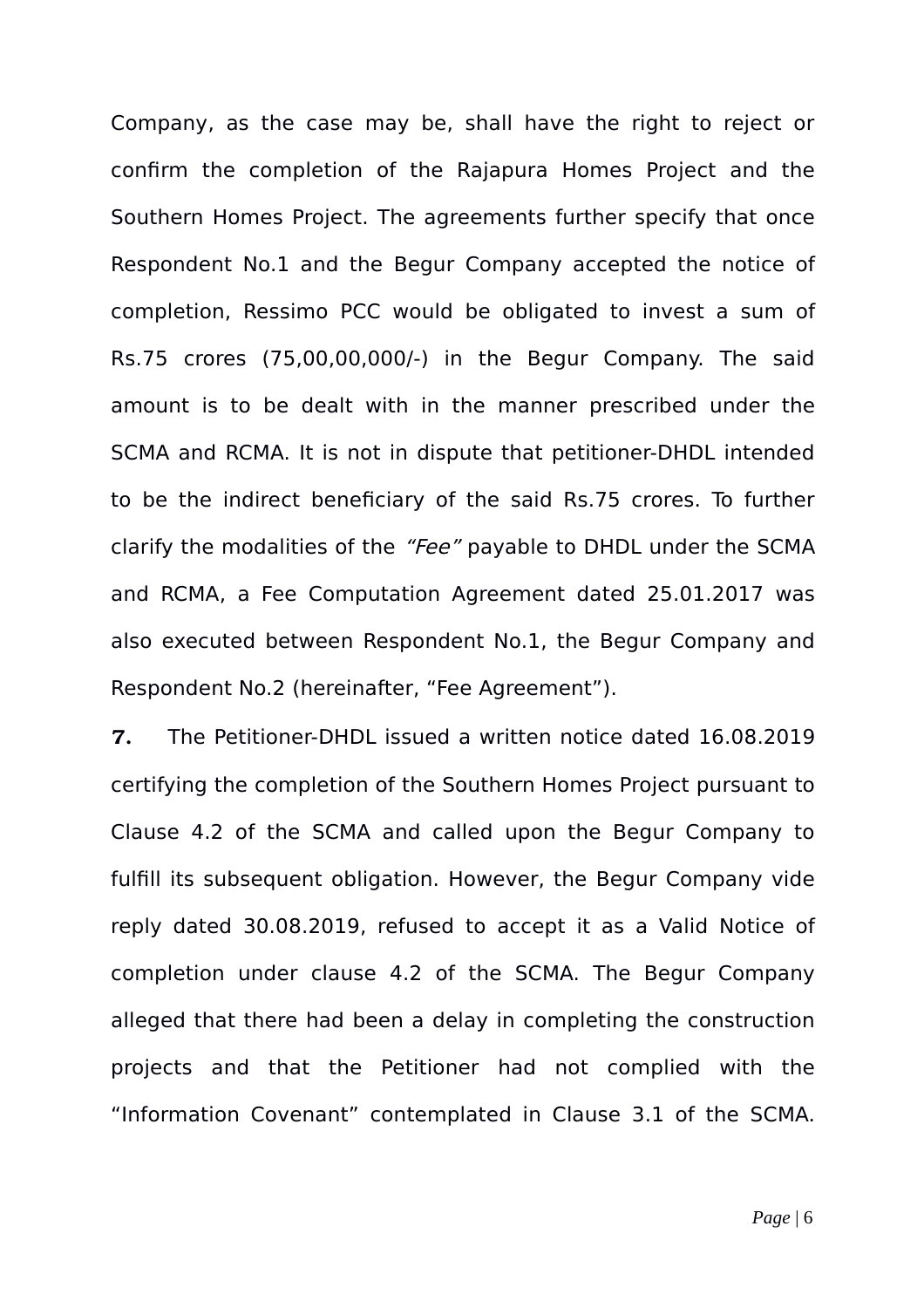The Begur Company further stated that the notice was incomplete and lacked the necessary documents. Hence, while refusing to accept the notice, the Begur Company called upon the Petitioner to provide the required information and documents.

**8.** The Petitioner also issued written notice dated 26.10.2019, certifying the completion of the Rajapura Project pursuant to Clause 4.2 of the RCMA. Respondent No.1 vide its reply dated 27.01.2020 again refused to accept it as a valid notice of completion and cited reasons of delay and non-completion of the Rajapura Homes Project, incomplete notice, amongst others. The record reveals that after the rejection of the notices dated 16.08.2019 and 26.12.2019, there were several communications between the parties; however, they were unable to resolve their differences.

**9.** The Petitioner subsequently vide letter dated 26.05.2020 issued a notice invoking arbitration under Clause 11 of the SCMA and RCMA. The Petitioner's case was that the notice of completion dated 16.08.2019 and 26.12.2019, which were issued pursuant to Clause 4.2 of the SCMA/RCMA, were unreasonably rejected by the Respondent(s). The Petitioner-DHDL alleged that the refusal of the Respondent Companies to accept the notice of completion was a breach under the SCMA and RCMA and was aimed at avoiding Respondent No.2's obligation to invest Rs.75 crores in the Begur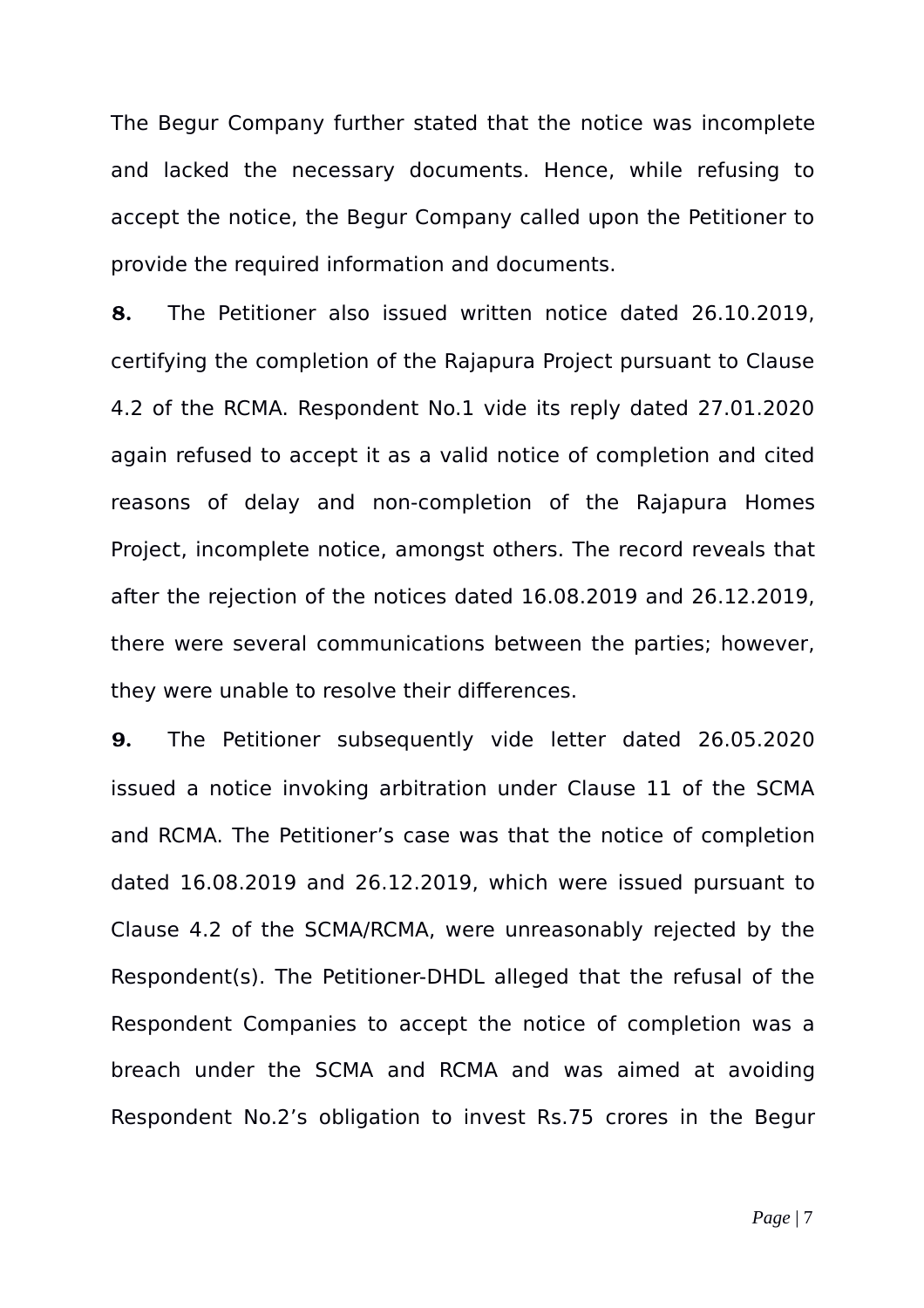Company as contemplated under the SCMA, RCMA and the Fee Agreement. The Petitioner further referred all disputes arising out of the RCMA and SCMA to a common and composite Arbitral Tribunal comprising a sole arbitrator. The Petitioner also proposed two names, for one of them to be appointed as the sole arbitrator.

**10.** The Respondents (i.e. Respondent No.1, the Begur Company and Respondent No.2) vide two separate emails, both dated 12.06.2020, however, refused to appoint a sole arbitrator. They stated that the dispute between the parties was not whether Respondent No.2 had any obligation after accepting the respective notice of completions but whether or not completion in respect of the Rajapura Project and the Southern Homes Project has been achieved, which is an obligation on DHDL under Clause 6 of the Rajapura SPA and Southern Homes SPA. It was thus claimed that the differences between the parties have arisen under the Rajapura SPA and Southern Homes SPA and not under the RCMA/SCMA. The Respondents further refused to have the disputes consolidated into a common and composite tribunal and instead asserted that the same would have to be resolved under separate arbitration proceedings. Thereafter, on 13.06.2020, the Respondents issued two more letters through their Counsel, Freshfields Bruckhaus Deringer Singapore Pte. Ltd., reiterating that the disputes between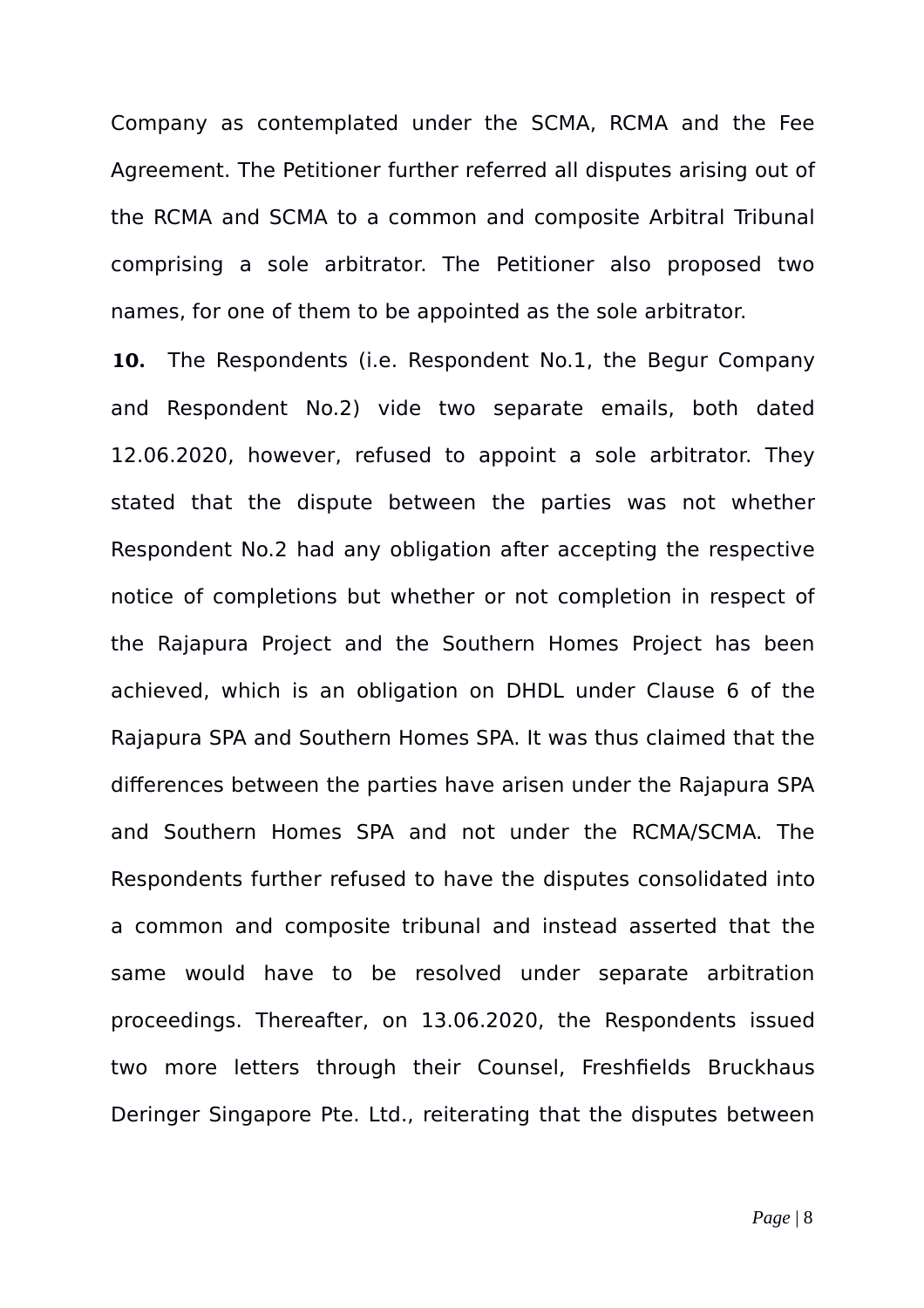the parties do not fall within the terms of the SCMA and RCMA. Further, the Respondent(s) reserved their right to invoke the dispute resolution provisions under the Southern Homes SPA and Rajapura SPA, respectively by instituting arbitral proceedings under the rules of SIAC.

**11.** Aggrieved by the refusal of the Respondent(s) to appoint an Arbitrator under the RCMA and SCMA, the Petitioner has preferred these two separate petitions under Section 11(6) read with Section 11(12) of the Act, praying for appointment of a sole arbitrator for resolution of all disputes arising from the SCMA and RCMA. It may be highlighted that since Respondent No.2 is not a body incorporated in India, the arbitration between the Parties falls within the ambit of 'international commercial arbitration' as defined under Section 2(1)(f) of the Act.

### **CONTENTIONS**

**12.** We have heard learned Senior Counsels appearing for the parties at considerable length. Learned Senior Counsel appearing on behalf of the Petitioner–DHDL contended that the Begur Company and Respondent No.1 acted unreasonably in not accepting the notice of completion. The rejection of the notice certifying the completion of Rajapura Homes Project and Southern Homes Project was allegedly done with the sole purpose of avoiding Respondent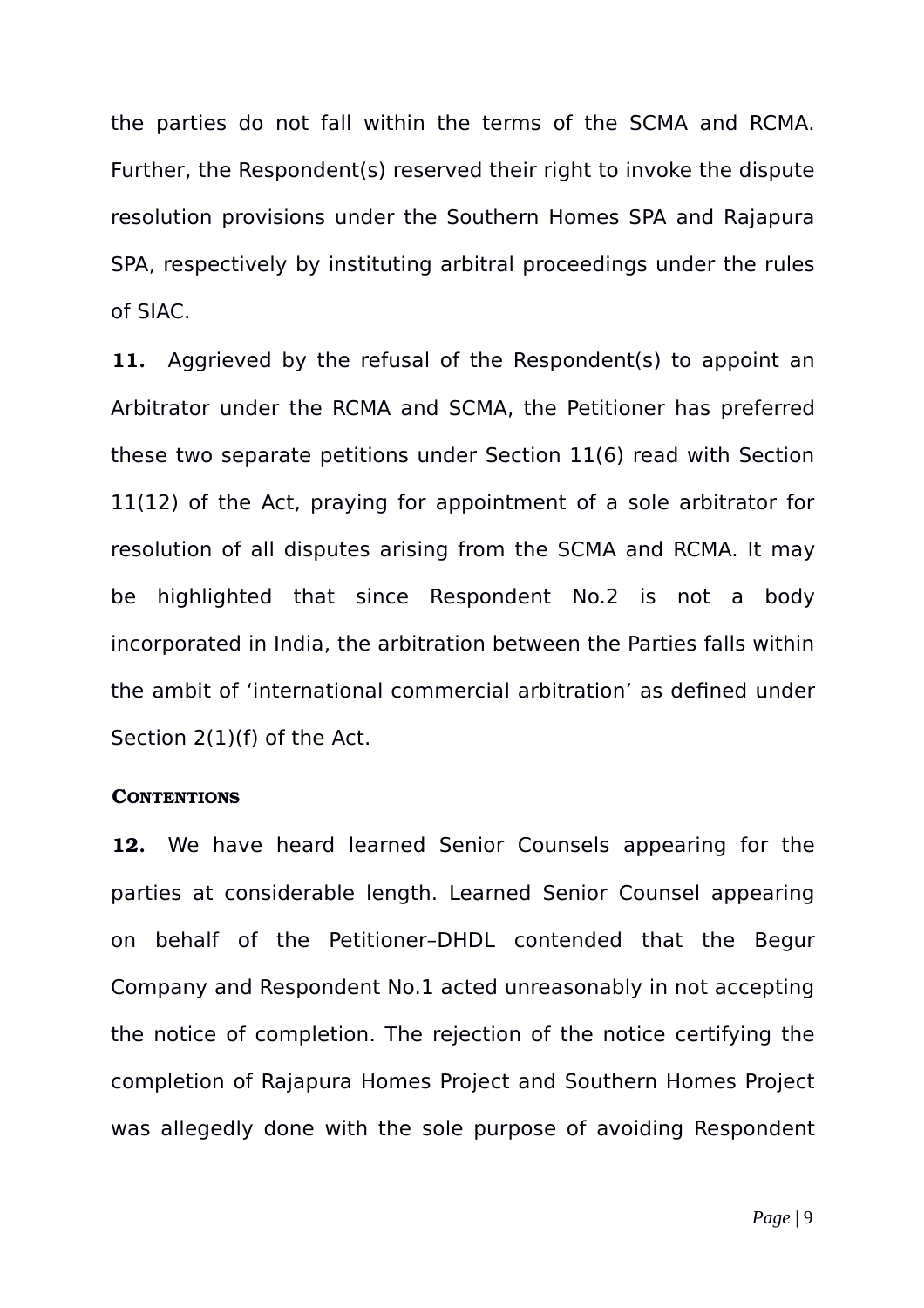No.2's obligation to pay "Fee" to the Petitioner. He further pressed that the contention of the Respondents that the disputes in question cannot be arbitrated under the RCMA and SCMA is legally and factually misconceived.

**13.** Drawing force from the decisions of this Court in the cases of **(i) Duro Felgura, S.A. v. Gangavaram Port Limited [1](#page-9-0)** , **(ii) Garware Wall Ropes Limited v. Coastal Marine Constructions and Engineering Limited [2](#page-9-1)** , **(iii) Mayavati Trading Private Limited v. Pradyuat Deb Burman [3](#page-9-2)** , and **(iv) Vidya Drolia and Others v. Durga Trading Corporation [4](#page-9-3)** , learned Senior Counsel for the Petitioner submitted that this Court while dealing with an application under Section 11(6) of the Act has a narrow scope of examination, confined only to trace out whether there exists an 'arbitrable dispute' and a 'written contract' providing 'arbitration' as the Dispute Resolution Mechanism. He canvassed that since the parties have not disputed the existence of arbitration agreement or its core contractual ingredients contained in the SCMA and RCMA, the present dispute, in terms of the settled law, should be referred to arbitration. The recent decision of this Court in **Uttarakhand Purv Sainik Kalyan Nigam Limited v. Northern Coal Field**

<span id="page-9-0"></span><sup>&</sup>lt;sup>1</sup> (2017) 9 SCC 729,  $\frac{1}{4}$  48 & 59

<span id="page-9-1"></span><sup>&</sup>lt;sup>2</sup> (2019) 9 SCC 209, ¶14<br><sup>3</sup> (2010) 9 SCC 714 **f**[10]

<span id="page-9-2"></span> $\frac{3}{4}$  (2019) 8 SCC 714, 110

<span id="page-9-3"></span><sup>4</sup> (2021) 2 SCC 1, ¶236, 237, 244.3, 244.4, 244.5, 244.5.1–244.5.3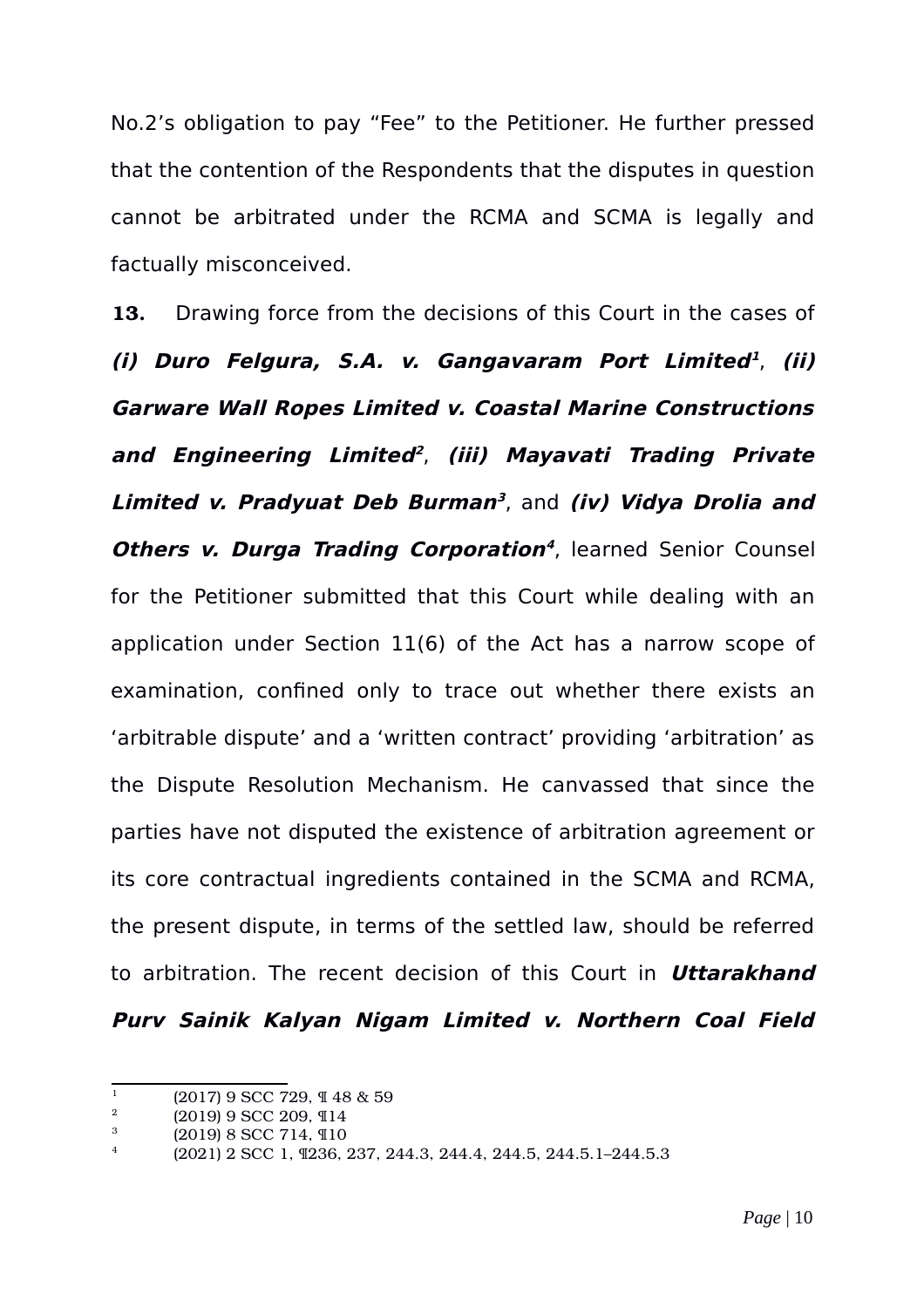**Limited [5](#page-10-0)** , has also been relied upon to contend that once the existence of the arbitration agreement was established, all other incidental issues should be left to be decided by the arbitrator as prescribed under Section 16 of the Act, which enshrines the principle of "Kompetenz Kompetenz". The contention appears to be that the Arbitral Tribunal would eventually rule whether or not the disputes between the instant parties fall under the terms of the SCMA and the RCMA.

**14.** Learned Senior Counsel for the Petitioner further contended that although the RCMA and SCMA are two separate agreements, they are inextricably interlinked, and since the dispute in question relates to payment of 'Fees' to the Petitioner for its services under both the Construction Management Agreements, the disputes may be referred to a common and consolidated arbitral tribunal. Reliance has been placed on the judgment of this Court in **P.R. Shah, Shares and Stock Brokers Private Limited v. BHH Securities Private Limited and Others [6](#page-10-1)** , to urge that proceedings ought to be consolidated to avoid multiplicity of arbitrations and conflicting decisions, which would have the potential to cause injustice. In the alternative, it was prayed that this Court may appoint the same sole arbitrator in both the Arbitration Petitioner No.17 of 2020 and

<span id="page-10-0"></span> $\overline{5}$  (2020) 2 SCC 455, 17.10, 7.11

<span id="page-10-1"></span><sup>6</sup> (2012) 1 SCC 594, ¶ 19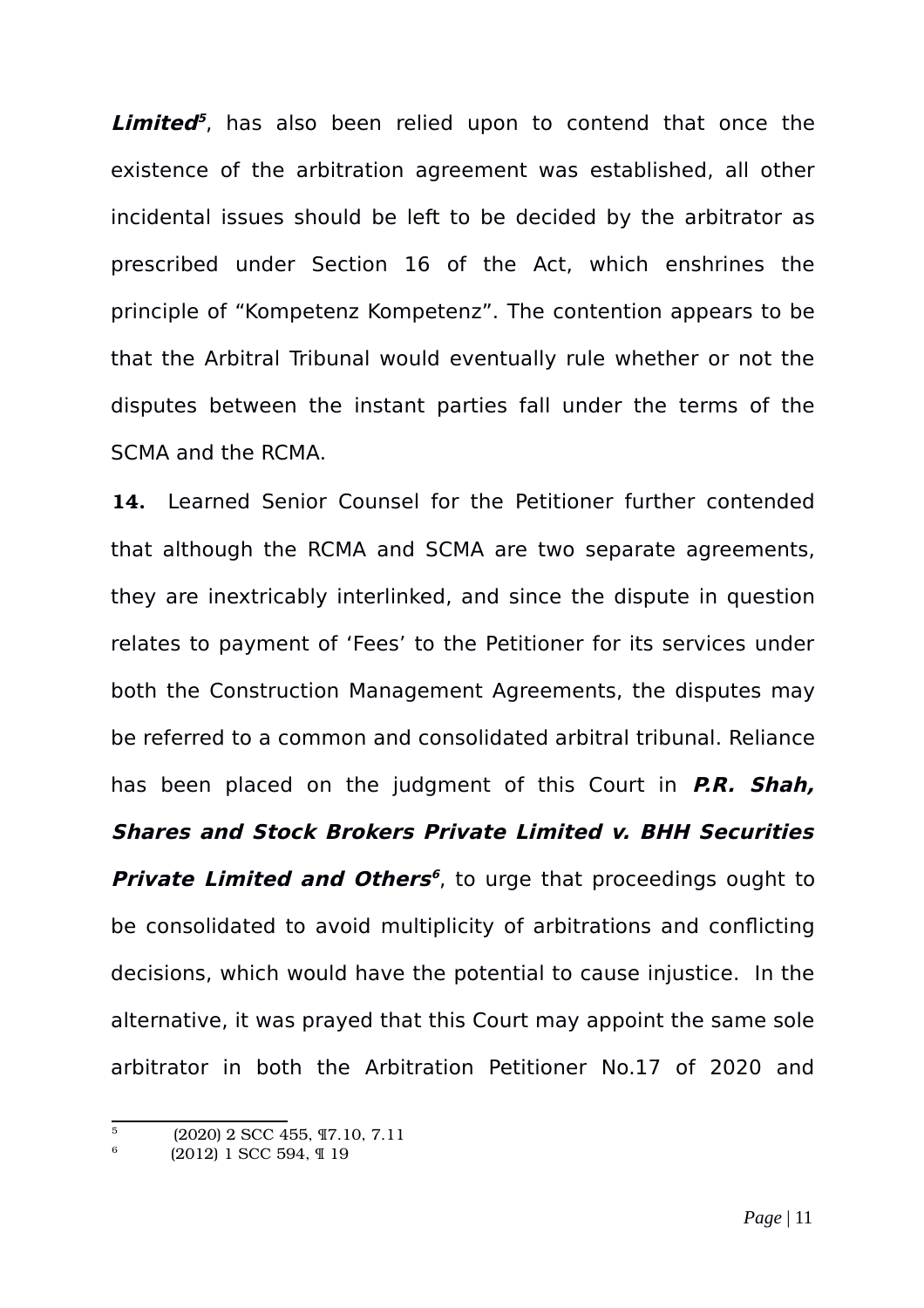Arbitration Petition No.16 of 2020, and leave the decision relating to consolidation of the arbitral proceedings to the discretion of the sole arbitrator.

**15.** Per Contra, learned Senior Counsel appearing on behalf of the Respondents vehemently controverted the case of DHDL and reiterated that the dispute sought to be raised in the present Arbitration Petitions exclusively falls within the ambit of Rajapura SPA and Southern Homes SPA; therefore, the differences between the parties could not be referred to arbitration under the RCMA and SCMA. He argued that the Rajapura SPA and the Southern Homes SPA are the principal agreements governing the transaction between the parties, and the RCMA/SCMA were subsequently executed only to operationalise the manner in which the Petitioner would fulfill its construction obligation as per Clause 6 of the respective Share Purchase Agreements. It was further alleged that while DHDL is intended to be the beneficiary of Rs.75 crores to be deposited by Respondent No.2, the economic interest of the Respondent(s) is confined to the undeveloped land, and the breaches on the part of the Petitioner concerning its obligations under Clause 6 of the Share Purchase Agreements have made it difficult for them to monetise the undeveloped land. It was therefore contended that the instant disputes could only be arbitrated as per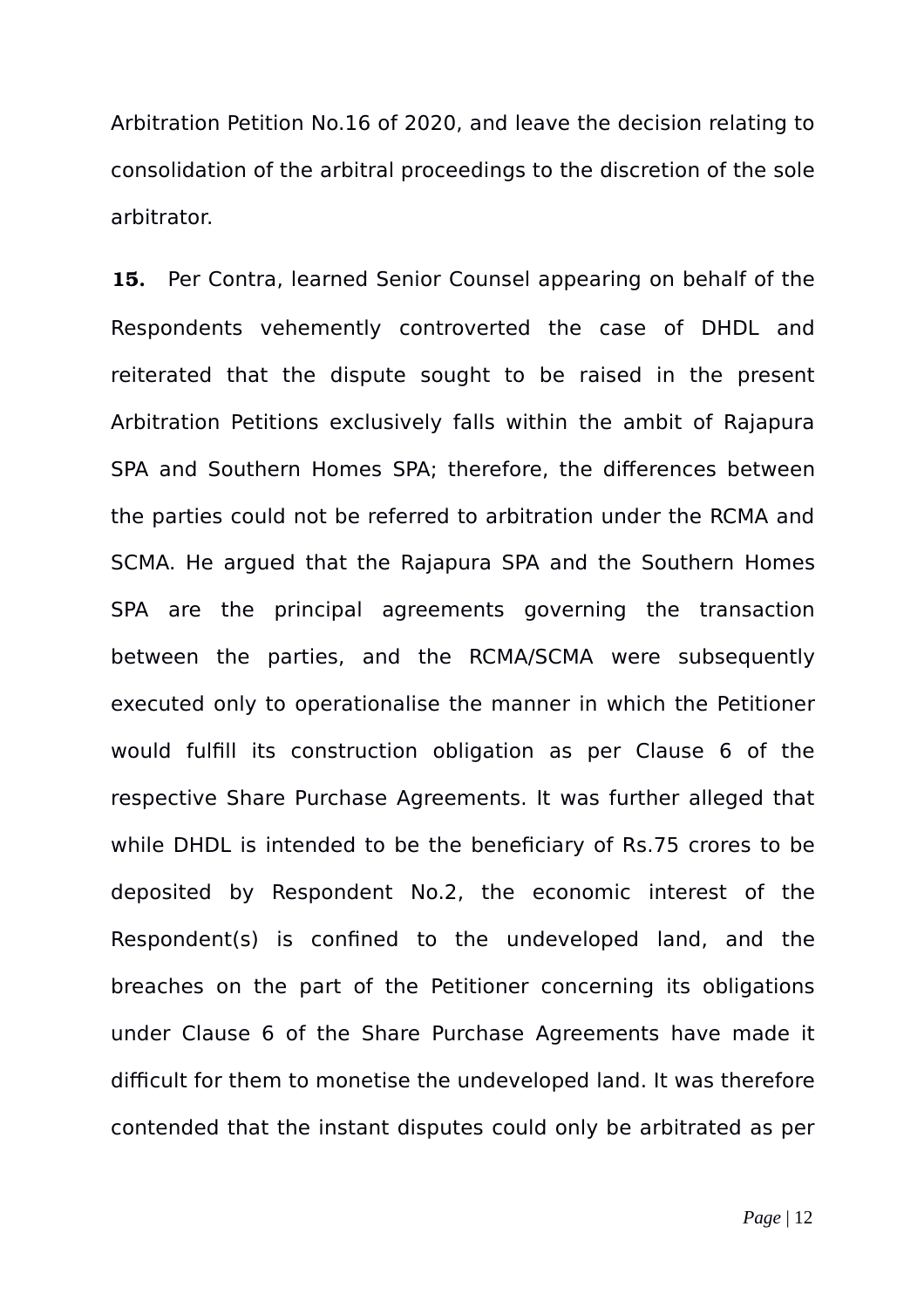the dispute resolution mechanism specified in Clause 9 of the Rajapura SPA/Southern Homes SPA, namely, the Rules of SIAC with seat and venue of Arbitration at Singapore. He urged that if the seat of Arbitration were to be found outside India, i.e, Singapore, the instant Applications under Section 11(6) of 1996 Act are not maintainable<sup>[7](#page-12-0)</sup>.

**16.** Citing the decisions of this Court in **Duro Felgura, S.A. (supra) [8](#page-12-1)** and **Vidya Droila (supra**) [9](#page-12-2) , Senior Counsel for the Respondents contended that while deciding an application under Section 11(6), this Court cannot act cursorily and an absolute 'hands off' approach would be counterproductive. He drew support from the afore-cited decisions to emphasise that this Court is required to examine whether the agreement(s) in question contain a clause that provides for arbitration in respect of the disputes which have actually arisen between the parties. He drew our attention to the judgement in **Olympus Superstructure Pvt. Ltd. v. Meena Vijay Khetan and Others [10](#page-12-3)** , wherein, this Court held that in a situation where there are disputes and differences in connection with the main agreement and also disputes regarding

<span id="page-12-0"></span><sup>7</sup> Bharat Aluminum Company v. Kaiser Aluminum Technical Services Inc., (2012) 9 SCC 552, ¶117; Mankatsu Impex Private Limited v. Airvisual Limited (2020) 5 SCC 399,¶ 14, 16, 18-28

<span id="page-12-1"></span> $\frac{8}{9}$   $\frac{148}{9}$ 

<span id="page-12-2"></span><sup>&</sup>lt;sup>9</sup> **I** 132, 134, 139, 147.2, 147.6, 147.7 & 147.10

<span id="page-12-3"></span><sup>10</sup> (1999) 5 SCC 651, ¶ 27, 28 & 30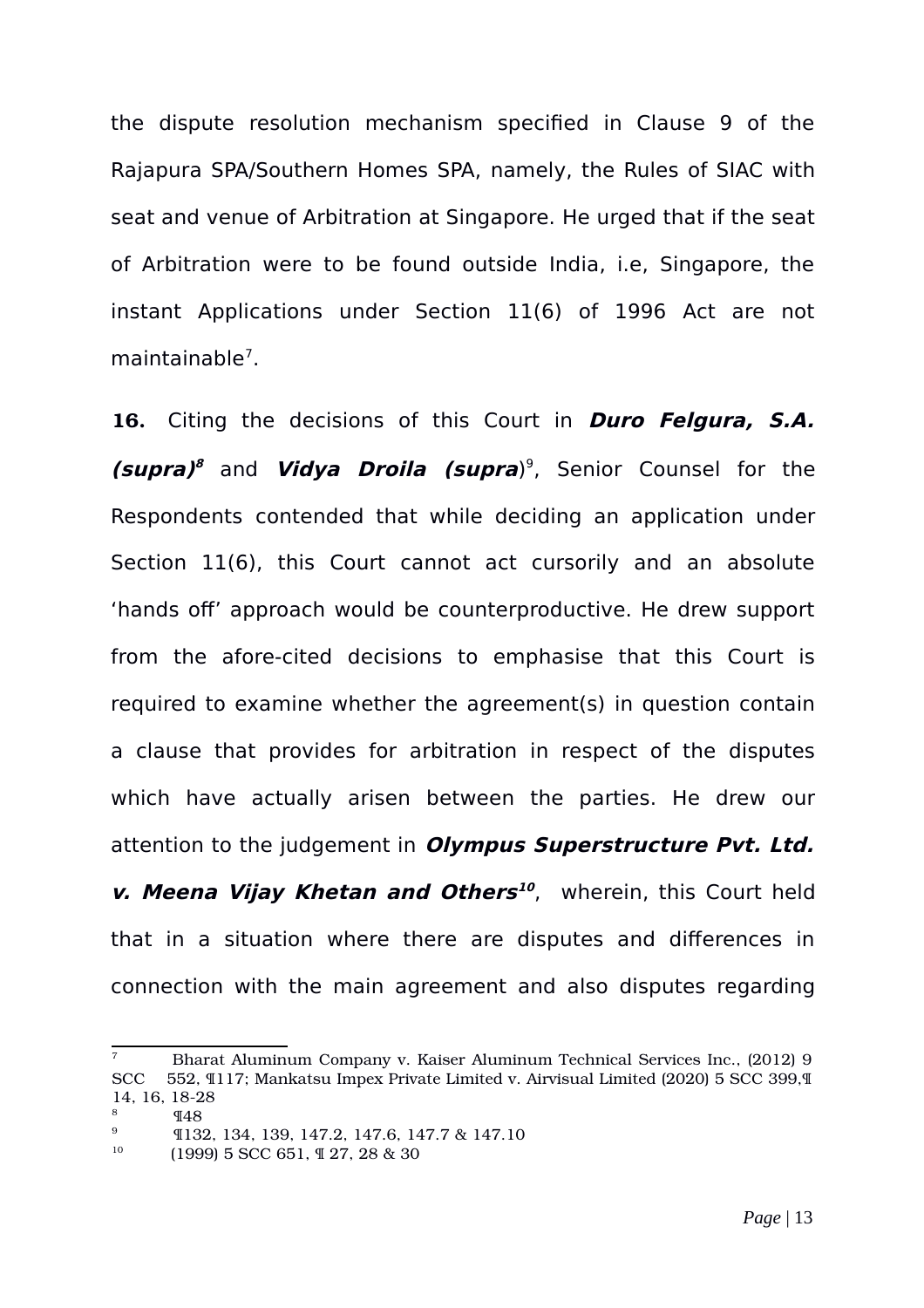other matters connected thereto, the arbitration would be governed by the general arbitration clause of the main agreement. Lastly, it was submitted that in the event the present arbitration petitions are allowed, this Court while following the principles laid down in **Duro Felguero, S.A., (Supra)** and **Indus Biotech Private Limited v. Kotak India Venture (Offshore) Fund and Ors [11](#page-13-0)** , need to appoint separate arbitral tribunals under the RCMA and SCMA, though it may comprise of the same sole arbitrator.

# **ANALYSIS**

**17.** There is no gainsaying that by virtue of the Arbitration and Conciliation (Amendment) Act, 2015, by which Section 11 (6-A) was introduced, the earlier position of law as to the scope of interference by this Court at the stage of referral has been substantially restricted. It is also no more res integra that despite the subsequent omission of Section 11(6-A) by the Arbitration and Conciliation (Amendment) Act, 2019, the legislative intent behind thereto continues to be a guiding force for the Courts while examining an application under Section 11 of the Act.

**18.** The jurisdiction of this Court under Section 11 is primarily to find out whether there exists a written agreement between the parties for resolution of disputes through arbitration and whether

<span id="page-13-0"></span> $\frac{11}{11}$  2021 SCC Online SC 268, ¶ 39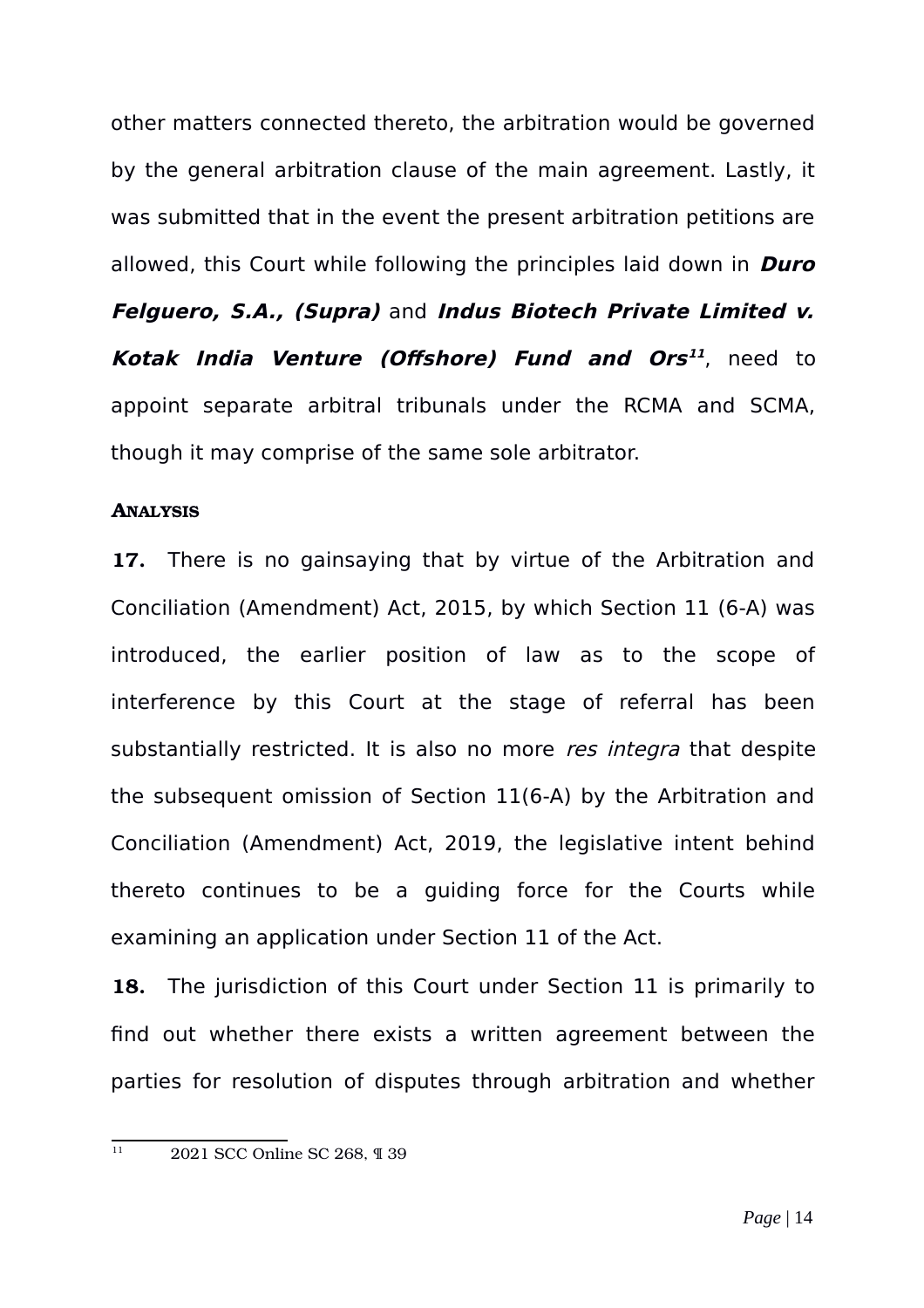the aggrieved party has made out a *prima facie* arbitrable case. The limited jurisdiction, however, does not denude this Court of its judicial function to look beyond the bare existence of an arbitration clause to cut the deadwood. A three-judge bench in **Vidya Drolia (Supra)**, has eloquently clarified that this Court, with a view to prevent wastage of public and private resources, may conduct 'prima facie review' at the stage of reference to weed out any frivolous or vexatious claims. In this context, the Court, speaking through Sanjiv Khanna, J. held that:

"154.2. Scope of judicial review and jurisdiction of the court under Sections 8 and 11 of the Arbitration Act is identical but extremely limited and restricted.

154.3. The general rule and principle, in view of the legislative mandate clear from Act 3 of 2016 and Act 33 of 2019, and the principle of severability and competence-competence, is that the Arbitral Tribunal is the preferred first authority to determine and decide all questions of non-arbitrability. The court has been conferred power of "second look" on aspects of non-arbitrability post the award in terms of sub-clauses (i), (ii) or (iv) of Section 34(2)(a) or sub-clause (i) of Section 34(2)(b) of the Arbitration Act.

154.4. Rarely as a demurrer the court may interfere at Section 8 or 11 stage when it is manifestly and ex facie certain that the arbitration agreement is non-existent, invalid or the disputes are non-arbitrable, though the nature and facet of non-arbitrability would, to some extent, determine the level and nature of judicial scrutiny. The restricted and limited review is to check and protect parties from being forced to arbitrate when the matter is demonstrably "non-arbitrable" and to cut off the deadwood. The court by default would refer the matter when contentions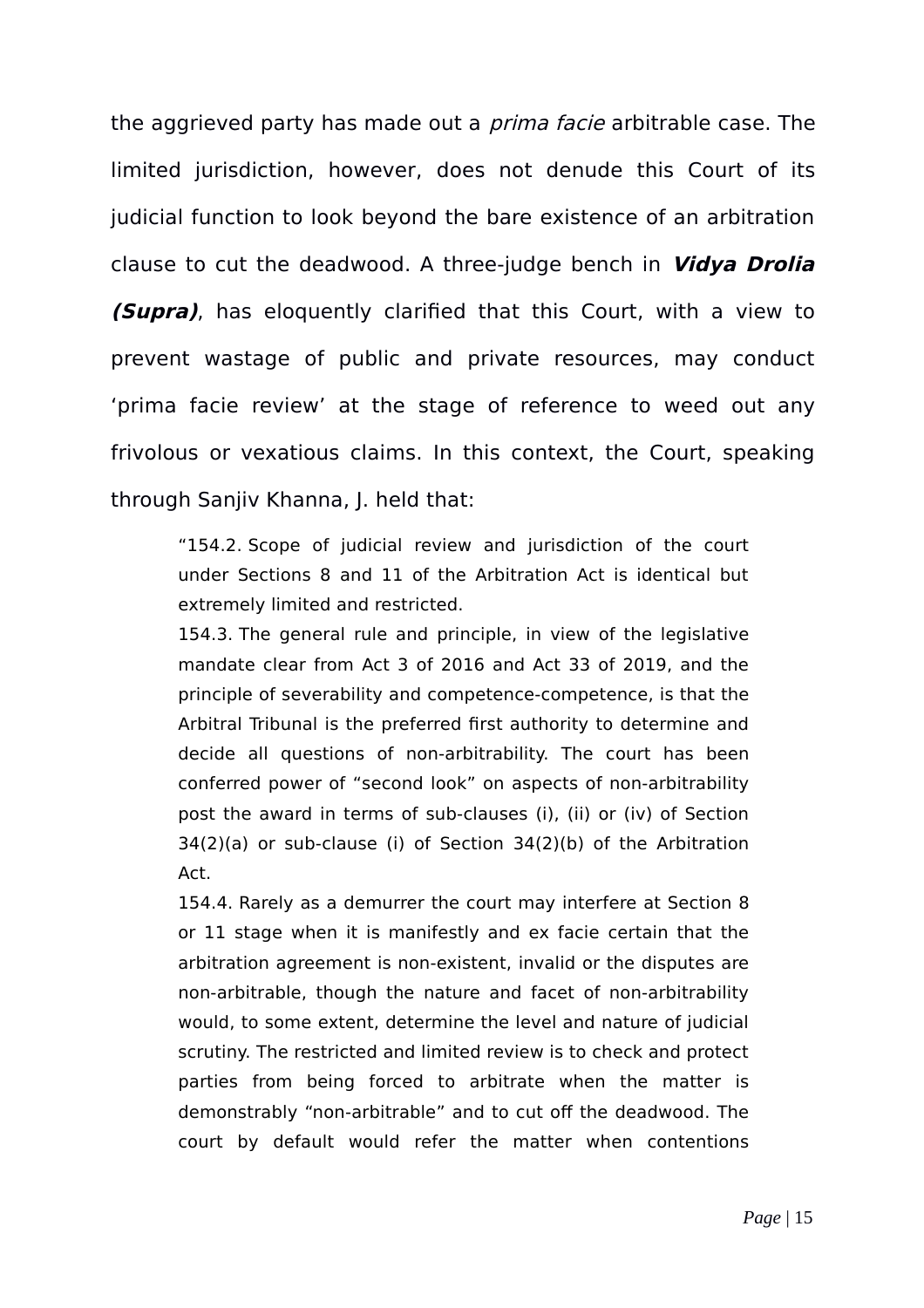relating to non-arbitrability are plainly arguable; when consideration in summary proceedings would be insufficient and inconclusive; when facts are contested; when the party opposing arbitration adopts delaying tactics or impairs conduct of arbitration proceedings. This is not the stage for the court to enter into a mini trial or elaborate review so as to usurp the jurisdiction of the Arbitral Tribunal but to affirm and uphold integrity and efficacy of arbitration as an alternative dispute resolution mechanism."

N.V. Ramana, J. (as His Lordship then was) in his supplementary opinion further crystalised the position as follows:

"244. Before we part, the conclusions reached, with respect to Question 1, are:

244.1. Sections 8 and 11 of the Act have the same ambit with respect to judicial interference.

244.2. Usually, subject-matter arbitrability cannot be decided at the stage of Section 8 or 11 of the Act, unless it is a clear case of deadwood.

244.3. The court, under Sections 8 and 11, has to refer a matter to arbitration or to appoint an arbitrator, as the case may be, unless a party has established a prima facie (summary findings) case of nonexistence of valid arbitration agreement, by summarily portraying a strong case that he is entitled to such a finding.

244.4. The court should refer a matter if the validity of the arbitration agreement cannot be determined on a prima facie basis, as laid down above i.e. "when in doubt, do refer".

244.5. The scope of the court to examine the prima facie validity of an arbitration agreement includes only:

### **244.5.1. Whether the arbitration agreement was in writing? Or**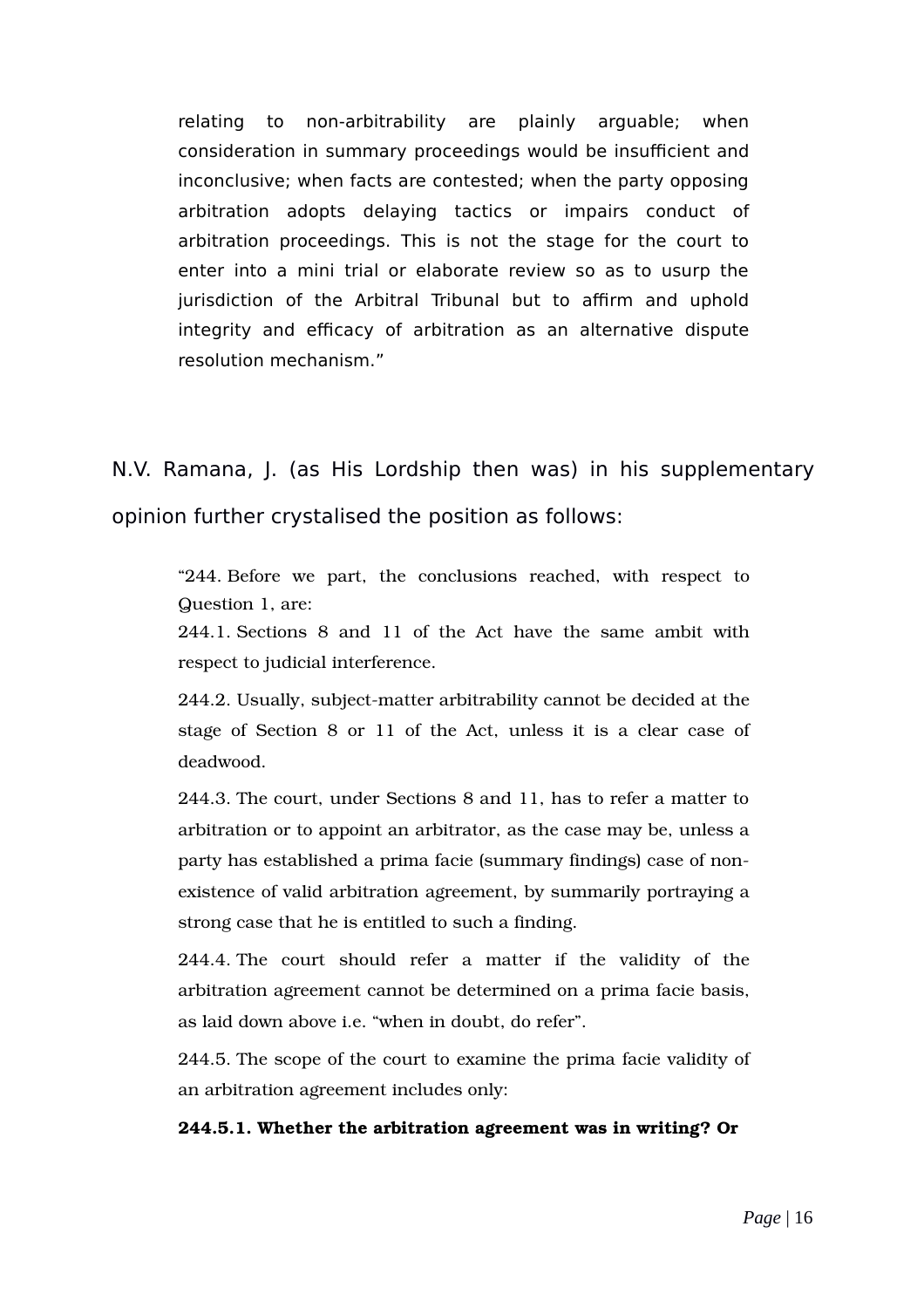**244.5.3. Whether the core contractual ingredients qua the arbitration agreement were fulfilled?**

244.5.4. On rare occasions, whether the subject-matter of **dispute is arbitrable?"**

[Emphasis Applied]

**19.** To say it differently, this Court or a High Court, as the case may be, are not expected to act mechanically merely to deliver a purported dispute raised by an applicant at the doors of the chosen Arbitrator. On the contrary, the Court(s) are obliged to apply their mind to the core preliminary issues, albeit, within the framework of Section 11(6-A) of the Act. Such a review, as already clarified by this Court, is not intended to usurp the jurisdiction of the Arbitral Tribunal but is aimed at streamlining the process of arbitration. Therefore, even when an arbitration agreement exists, it would not prevent the Court to decline a prayer for reference if the dispute in question does not correlate to the said agreement.

**20.** Keeping the settled position of law in mind, the foremost question that arises for our consideration is whether the nature of dispute sought to be referred for arbitration in these petitions fall under the Arbitration Clause(s) of RCMA and SCMA, governed by the Arbitration and Conciliation Act, 1996, with the seat and venue for arbitration at New Delhi or such disputes can be arbitrated only in terms of the dispute resolution mechanism specified in Clause 9 of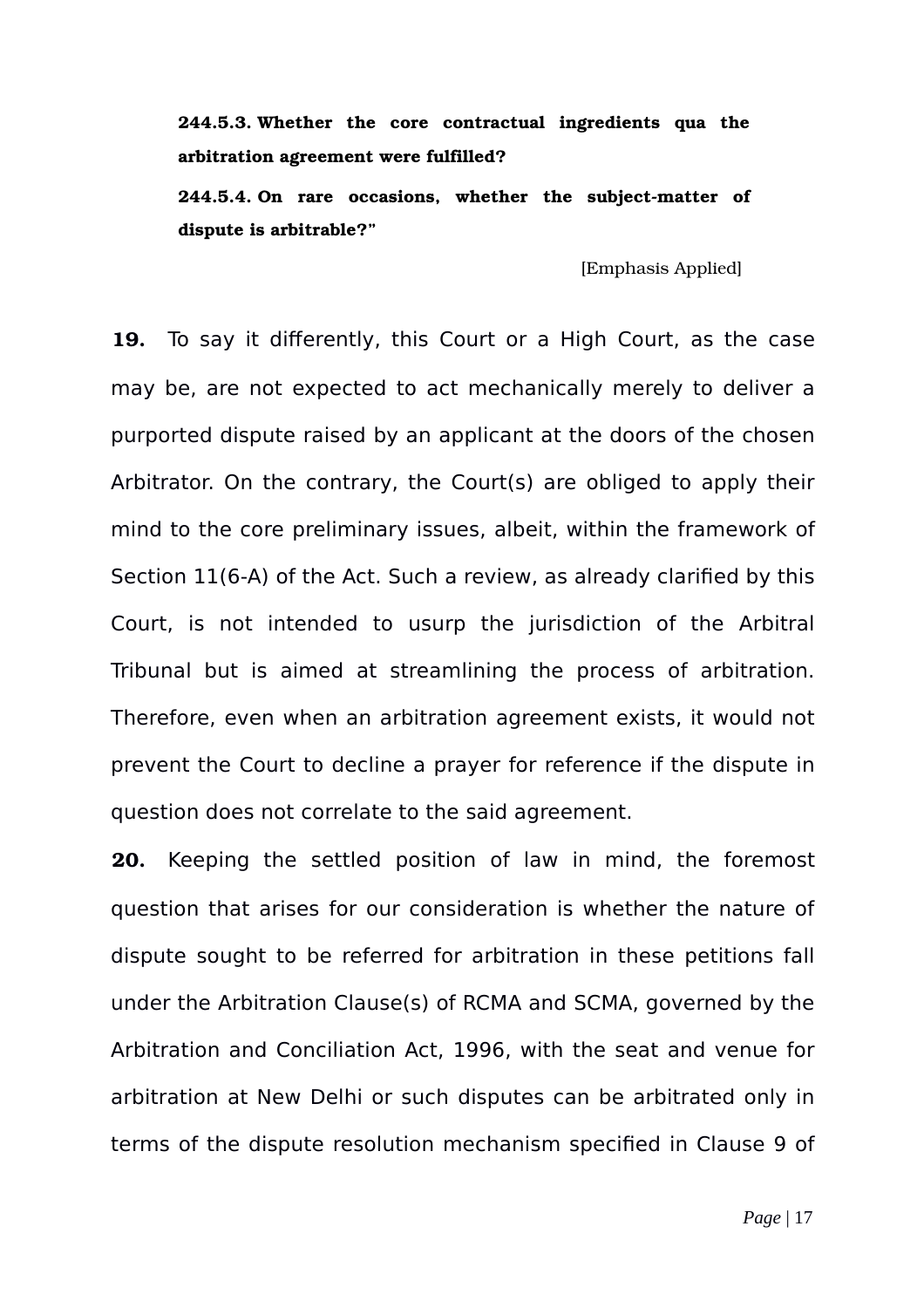the Rajapura SPA/Southern Homes SPA i.e. under the rules of the Singapore International Arbitration Centre and the seat and venue of the arbitration at Singapore?

**21.** With a view to analyse and answer the afore-stated question, it is essential to understand the nature of the two sets of agreements executed between the parties from time to time and the subsequent amendments thereof.

**22.** The first set of agreements comprises of two Share Purchase Agreements. Rajapura SPA was executed on 08.07.2016, whereunder the Petitioner, Respondent No.1 and Respondent No.2 agreed to the sale of shares of Respondent No.1 by DHDL in favour of Respondent No.2/Resimmo PCC as 'the purchaser'. The Southern Homes SPA dated 25.01.2017 also pertains to the sale of shares of the Begur Company by DHDL to Respondent No.2. Although these are two agreements but the agreed terms are materially same except the total equity shares agreed to be sold and the location of the residential projects. We thus, for the sake of brevity, propose to re-produce the following relevant clauses from the Rajapura SPA:-

#### **"1. DEFINITIONS AND INTERPRETATION**

#### 1.1 **Definitions**

...

**"Rajapura Projects Completion" shall have the meaning ascribed in Clause 6.3;**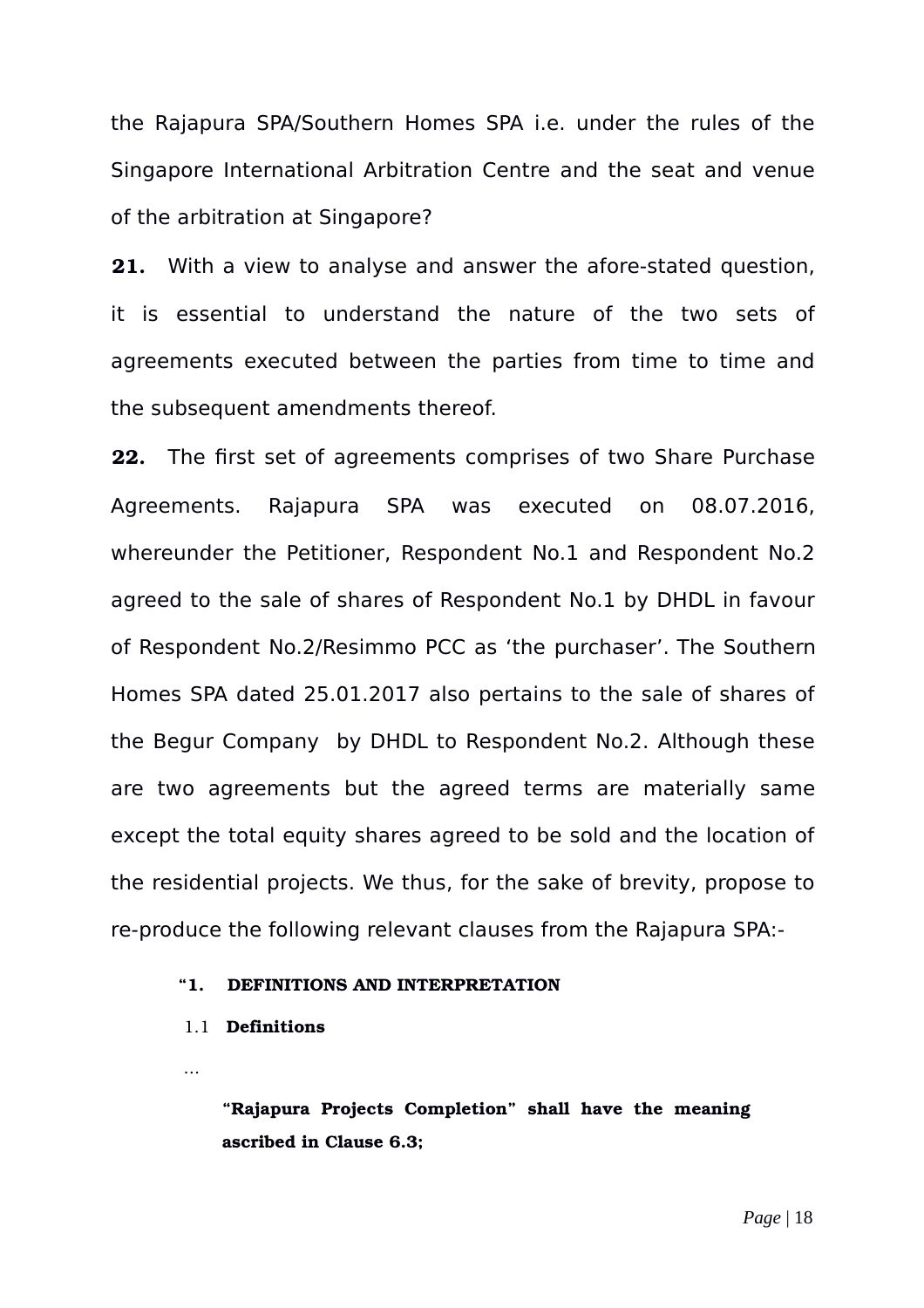# **2. AGREEMENT TO SELL AND PURCHASE THE SALE SHARES**

**2.1 Subject to the terms and conditions of this Agreement, the Seller agrees to sell the Purchaser, and the Purchaser agrees to purchase from the Seller, on the Closing Date, the Sale Shares free and clear from all Encumbrances, together with all rights, title and interests arising therefrom (including all rights and advantages now and hereafter attaching or accruing thereto), such that the Purchaser shall, upon completion of the sale of the Sale Shares in its name, receive full legal and beneficial ownership of the said Sale Shares and all rights and benefits relating thereto and arising thereof.**

2.2 The Sale Shares shall be purchased by the Purchaser in their entirety on the Closing Date. The Seller shall have the right to refuse to sell the Sale Shares to the Purchasers if the Purchasers is unwilling to purchase or does not purchase in entirety the Sale Shares on the Closing Date.

…

…

#### **3. CONDITIONS PRECEDENTS**

**3.1 The Seller shall do all acts, deeds and things (including by exercising their voting rights at Board and shareholder meetings) and shall execute all documents necessary, incidental or ancillary to the fulfillment of the conditions set out in SCHEDULE II (the "Conditions Precedent").** If any Party becomes aware of any event or circumstance that will or may prevent any of the Conditions Precedent from being satisfied, on or prior to the Closing Date, it shall forthwith notify the other Parties in writing of such event or circumstance and the Parties shall take such action and steps as may be required (to the extent within a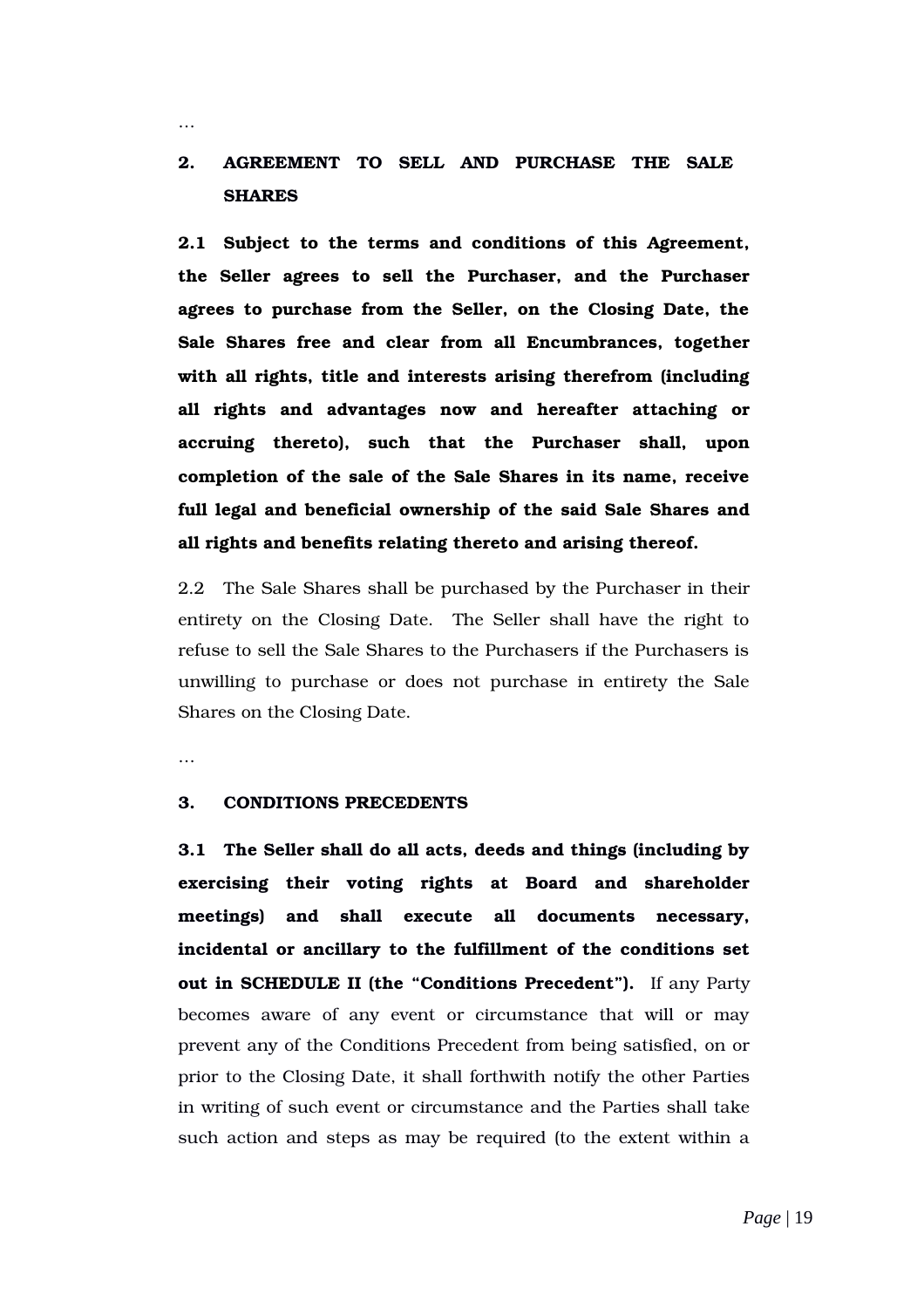Party's control) to remove the event/circumstances without imposing any liability on any other Party and without the prior written consent of such other Party.

3.3 The obligation of the Purchaser to purchase Sale Shares and pay the Sale Consideration on the Closing Date in the manner specified in this Agreement, shall be conditional upon fulfilment by the Seller (or where permissible under applicable Law, waiver in writing by the Purchaser in its sole discretion) of the Conditions Precedent.

…

…

#### **6. CONSTRUCTION RELATED OBLIGATIONS OF THE SELLER**

**6.1 The Seller shall, through appropriate contractors to be appointed by the Company (in accordance with the terms of the Construction Agreement), as per the terms set out in SCHEDULE V and to be set out in the Construction Agreement proposed to be executed as a Condition Precedent, ensure (i)** completion of construction of the Rajapura Phase II Project on or prior to December 31, 2016, (ii) obtain the occupation certificate for the Project on or prior to December 31, 2016; and (iii) where applicable, hand over possession of units of the Rajapura Projects to the purchasers of units or the Company (as and when required pursuant to the applicable sales contracts and/or Law but subject to the aforementioned time limit) until the later of (i) 12 (twelve months) from receipt of the occupation certificate for the Rajapura Phase II Project, the timeline for completion of the Rajapura Phase II Project shall, subject to the Seller taking reasonable steps to minimize the impact of the Force Majeure event, be extended from December 31, 2016 by such period as for which such Force Majeure event subsists. The obligation of the Seller with respect to handover after expire of the aforementioned time period shall be as set out in the Construction Agreement. Provided however that any unit for which final demand has been raised by the Company but for which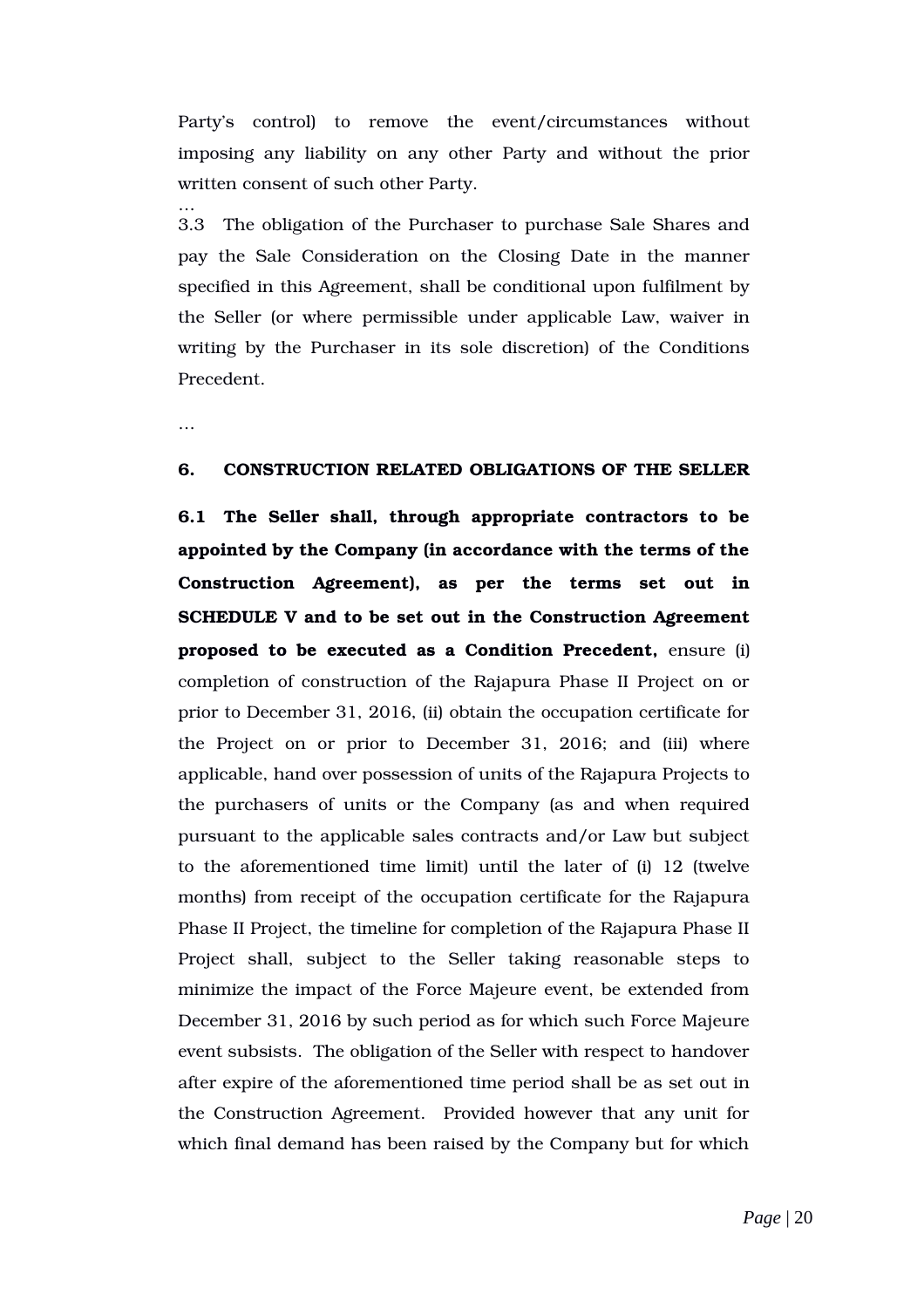possession has not been taken over by the customer despite 2 (two) written reminders and passage of 4 (four) months from the raising of the final demand shall be deemed to have been handed over for the purpose of completion of the Construction Covenant. Further, Seller shall write to the Anekal Planning Authority in relation to the completion certificate for Rajapura Phase II Project, requesting that the completion certificate dated December 12, 2016 reference number  $APA/LAO/59/2011-12$  be deemed final as Company has decided to abandon the construction of towers W and X in Building No. 6 of the Rajapura Phase II Project, get an acknowledgment of receipt of the application from Anekal Planning Authority, and make reasonable efforts to obtain an endorsement on the application from Anekal Planning Authority.

**6.2 In addition, the Seller shall, through appropriate contractors to be appointed by the Company (in accordance with the terms of the Construction Agreement), on or prior to** March 31, 2018, as per the terms to be set out in the **Construction Agreement proposed to be executed as a Condition Precedent, ensure completion of construction of the club house** of 2,469.33 (two thousand four hundred sixty nine point three three) square metres built up area and 2,469.33 (two thousand four hundred sixty nine point three three) square metres built up area and 2,446.25 (two thousand four hundred forty six point two five) square metres FAR area in the Rajapura Projects as per the terms set out in SCHEDULE V ("Club Construction"); provided that in the event that a Force Majeure event materially impacts the Club Construction, the timeline for completion of the Club Construction shall, subject to the Seller taking reasonable steps to mitigate the impact of the Force Majeure event, be extended from March 31, 2018 by such period as for which such Force Majeure event subsists.

**…**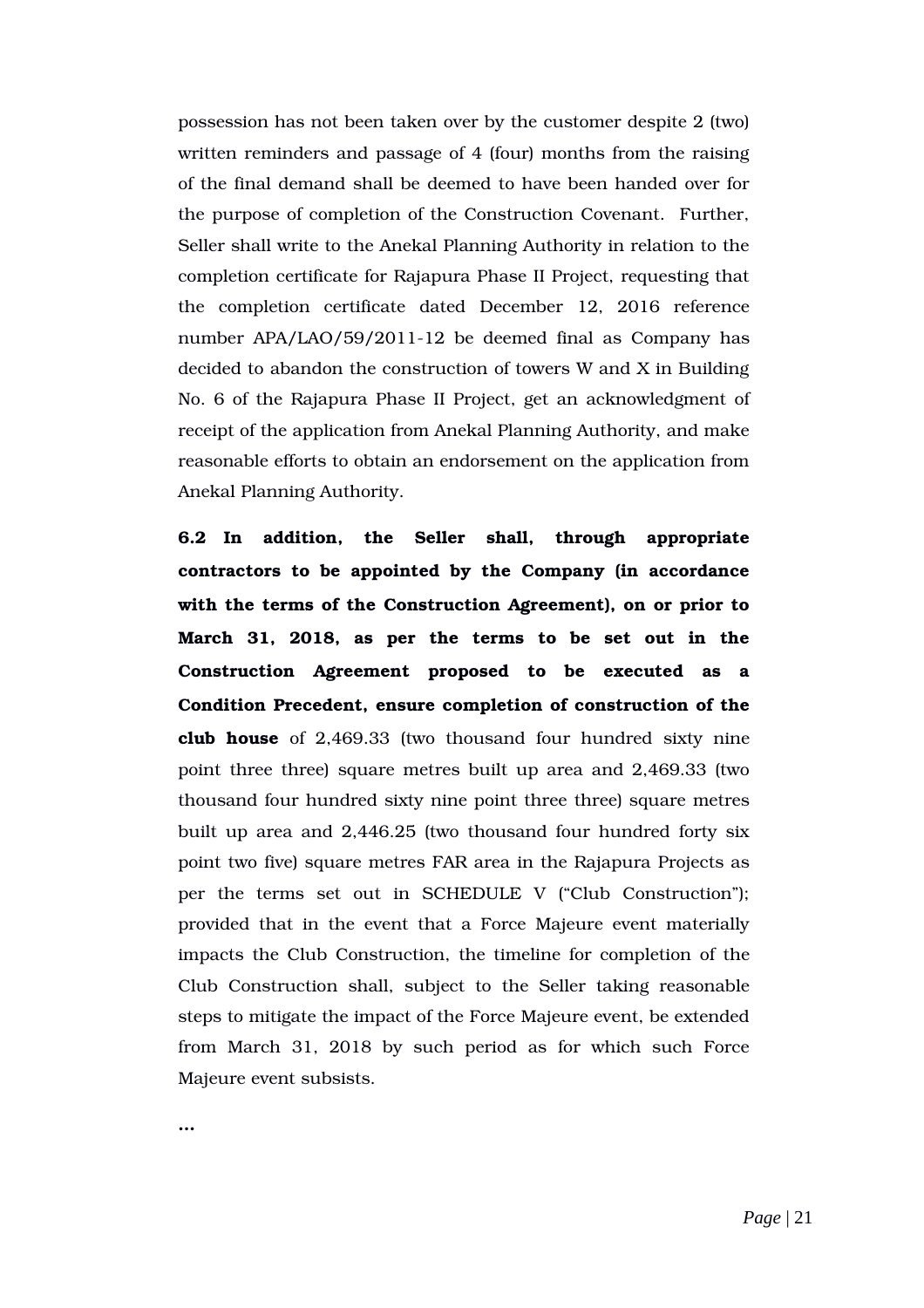#### **9. DISPUTE RESOLUTION**

…

All disputes or differences regarding this Agreement shall be submitted to final and binding arbitration at the request of any of the disputing Parties upon written notice to that effect to the other Parties. In the event of such arbitration:

- (i) **The arbitration shall be in accordance with the rules of the Singapore International Arbitration Centre ("SIAC"), in force at the relevant time (which is deemed to be incorporated into this Agreement by reference);**
- (ii) **All proceedings of such arbitration shall be in the English language. The venue of the arbitration shall be Singapore, which shall be the seat of the arbitration;**

[Emphasis Applied]

**23.** It may be mentioned that the Rajapura SPA was mutually amended by agreements dated 25.01.2017 and 16.03.2017. Similarly, the Southern Homes SPA was also amended by an agreement dated 16.03.2017. The relevant clauses extracted above have taken notice of the amendments conjointly carried out by the parties.

**24.** In terms of Clauses 3.1, 6.1 and 6.2 of Share Purchase Agreements, as re-produced above, the parties entered into two Construction Management Service Agreements dated 25.01.2017 in respect of Rajapura Project (RCMA) and Southern Homes Project (SCMA). Since both these agreements are also in boilerplate language, the following relevant clauses of the RCMA are extracted: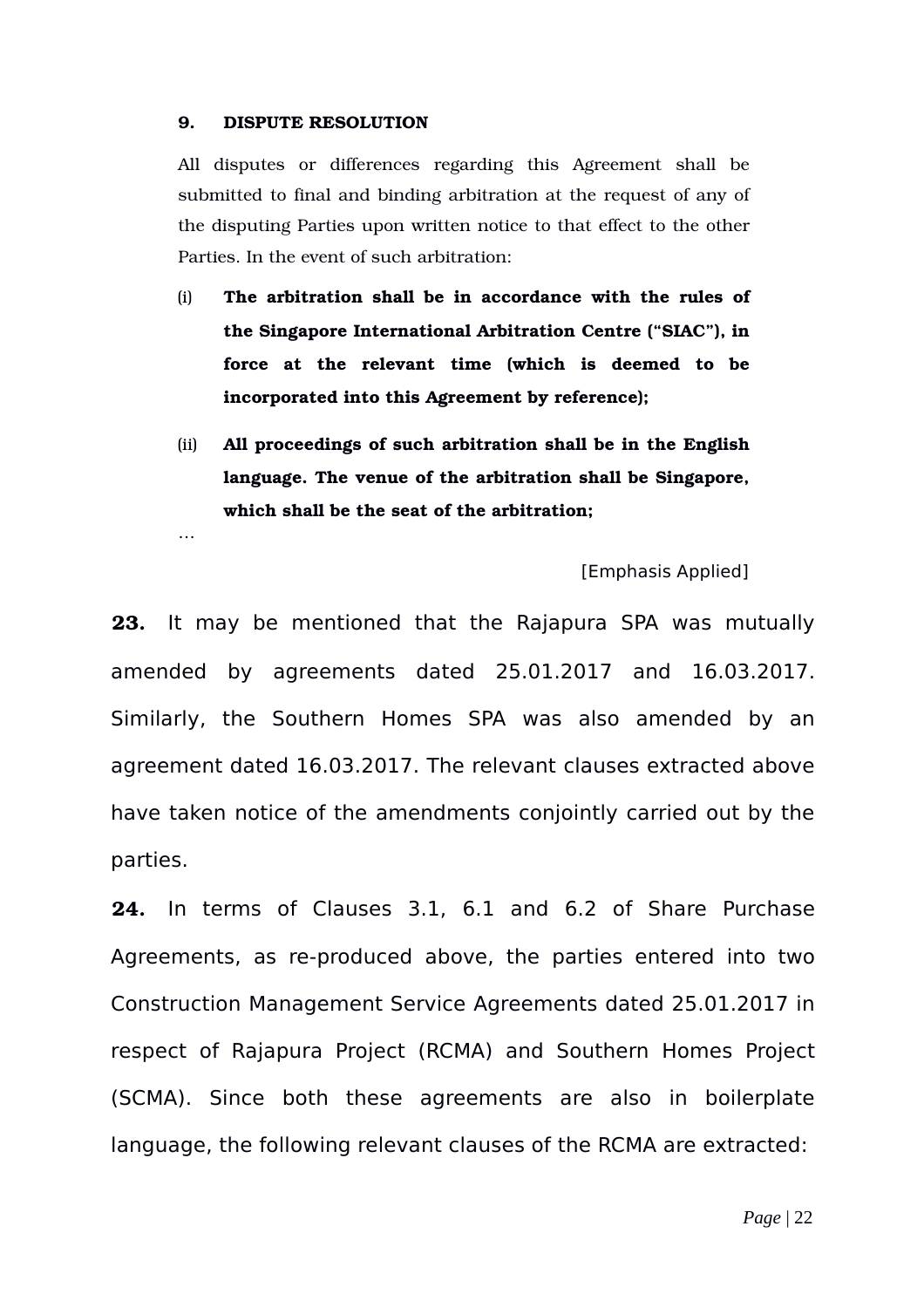### **"2. ENGAGEMENT & SCOPE OF SERVICES**

2.1 On the terms and subject to the conditions set out in this Agreement DHDL undertakes to provide construction management services to the Company in relation to the completion (pursuant to the receipt of appropriate occupation certificates) of the Rajapura Projects and services in connection with the handover of sold units in the Rajapura Projects and Construction Covenant (collectively, the "Services"). The scope of the Services shall include:

- (i) Monitoring and supervising the work being undertaken by the project management consultant appointed for the Rajapura Projects in accordance with the terms of the PMC Contract:
- (ii) Monitoring and supervising of works being undertaken by the various contractors appointed in accordance with the terms of the Existing Construction Contracts and Sub-Contracts:
- (iii) Evaluation of prospective contractors for award of construction works for the Rajapura Projects Completion:
- (iv) Finalization and execution, on behalf of the Company, of construction contracts with identified contractors for Rajapura Projects Completion; ("New Construction Contracts"), in accordance with the Approved Budget, provided that the cost pursuant to this Clause 2.1 (iv) may exceed up to a cap of 25% (twenty five per cent) over the cost estimates in the Approved Budget:
- (v) Monitoring and supervising of works being undertaken by the various contractors appointed in accordance with the terms of the New Construction Contracts:

…

### **4. FEES AND EXPENSES**

**4.1 In consideration of the Services to be provided by DHDL and performance of the terms of this Agreement, DHDL shall be entitled subject to the terms and conditions contained in this Agreement, to the Fees and the Company shall pay to DHDL the Fees (in the manner set out in this Clause 4), after deduction of**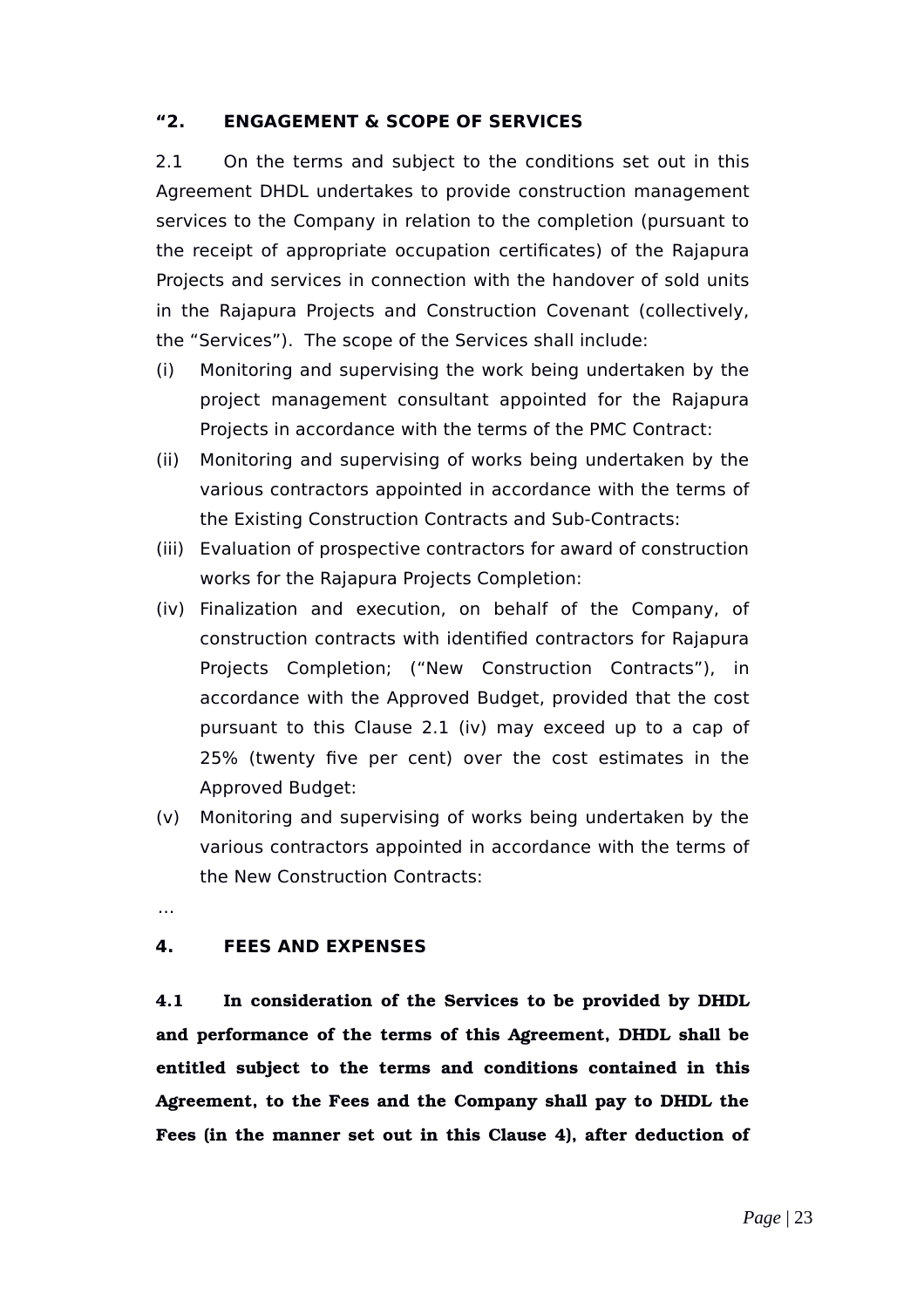**any withholding tax required to be withheld deducted in accordance with Applicable Law.**

**4.2 Forthwith upon completion of the Construction Covenant and receipt of the occupation certificate in respect of each of the projects comprised in the Rajapura Projects, DHDL shall send a written notice to the Company certifying fulfilment of completion of the Rajapura Projects, and enclose certified true copies of all necessary documents evidencing fulfilment of the same and the Company shall have the right to reject or confirm the fulfilment, within a period of 15 (fifteen) days from the date of receipt of the aforementioned written notice from DHDL, provided that the** Company shall act reasonably in exercising such right, and **receipt of occupation certificate from an appropriate Governmental Authority will signify completion of any building. In case the Company fails to respond to the said certificate within a period of 15 (fifteen) days, then the Company shall be deemed to have accepted the fulfilment of completion of the relevant project comprised in the Rajapura Projects.**

4.3 Immediately upon receipt of the Rs.750,000,000 (Rupees Seven Hundred and Fifty Million) by Southern Homes in the manner contemplated under Clauses 4.3 or

4.4 (as the case may be) of the Southern Homes Construction Agreement, the Company shall deposit an amount of Rs.150,000,000 (Rupees One Hundred and Fifty Million) into a separate bank account of the Company identified by Resimmo and, notwithstanding anything to the contrary contained in the Agreement, the Company shall be entitled to deal with this amount of Rs.150,000,000 (Rupees One Hundred and Fifty Million) in such manner as determined by its Board and the balance shall be dealt with as per the hierarchy of payment set out in Clause 3.8 above.

#### **11. DISPUTE RESOLUTION**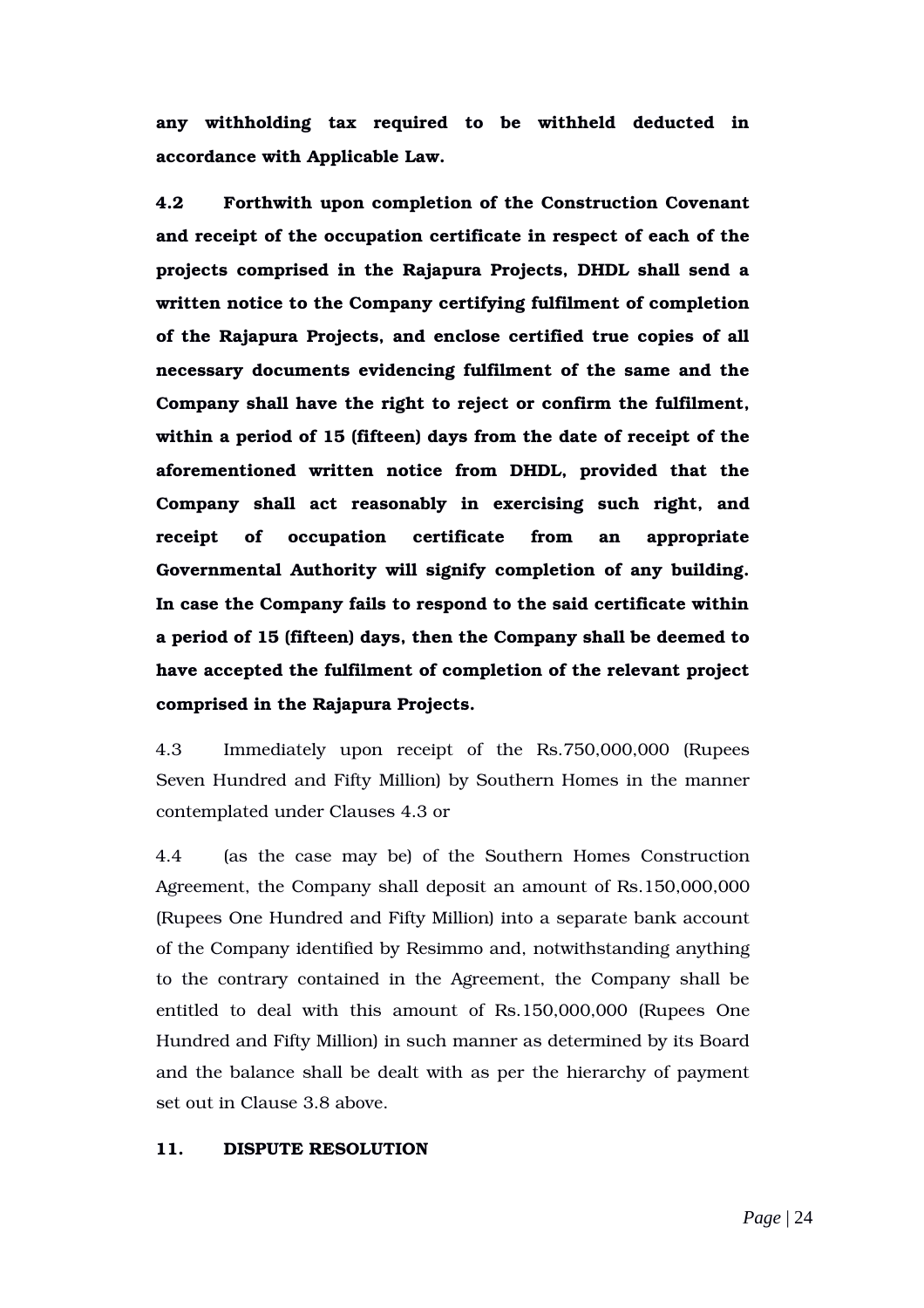Subject to Clause 4.6, all disputes or differences regarding this Agreement shall be submitted to final and binding arbitration at the request of any of the Parties upon written notice to that effect to the other Party. In the event of such arbitration:

- **(i) The arbitration shall be in accordance with the Arbitration and Conciliation** Act**, 1996, in force at the relevant time (which is deemed to be incorporated into this Agreement by reference);**
- **(ii) All proceedings of such arbitration shall be in the English language. The venue of the arbitration shall be New Delhi, which shall be the seat of the arbitration and the courts of New Delhi shall have exclusive jurisdiction over the arbitration proceedings;**
- **(iii) The arbitration shall be conducted before a sole arbitrator appointed jointly collectively by the Parties. In the event that the Parties are unable to agree on a sole arbitrator within 15 (fifteen) Business Days following submission of the dispute to arbitration, the arbitrator shall be appointed in the manner prescribed under the Arbitration and Conciliation Act, 1996."**

…

[Emphasis Applied]

**25.** The 'Share Purchase Agreements' as well as the 'Construction Management Agreements' are subsisting and have not been repudiated by the Parties. Both sets of agreements contain arbitration clauses that are not similar to one another. We are, therefore, of the considered opinion that in order to determine the nature of arbitral proceedings, the two groups of agreements will have to be read in harmony and reconciled so as to avoid any head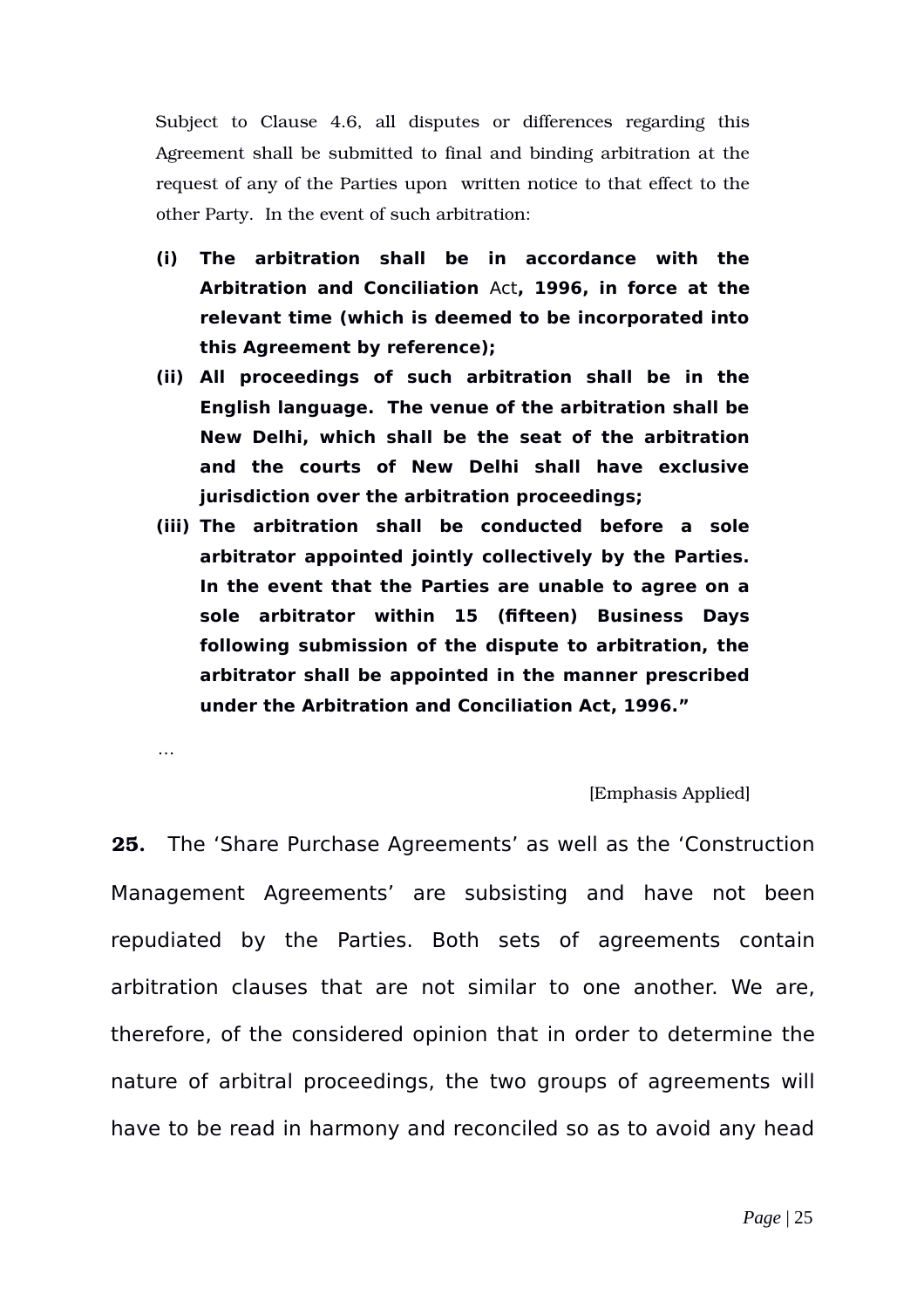on collision, and thereafter a conclusion as to which of the clauses would be applicable in the present case, needs to be drawn.

**26.** Upon perusing the Share Purchase Agreements, it is clear that the primary purpose of these agreements is to effectuate the change of ownership of Respondent No.1 and the Begur Company from DHDL to Resimmo PCC. No doubt, the Rajapura SPA and the Southern Homes SPA as per their Clause 6.1 and 6.2, do provide for the completion of the respective residential projects as a postclosing obligation, however, these construction obligations had to be fulfilled in accordance with the terms of the 'Construction Agreements'. The very purpose of the RCMA and SCMA was, on the other hand, to operationalise the manner in which the Petitioner-DHDL would achieve the said construction related obligations. The construction agreements not only contemplate the scope of services to be provided by the petitioner but also lays down the obligation on Respondent No.2 to pay "Fee" to the Petitioner-DHDL upon completion of the residential projects. A *prima facie* reading of `Share Purchase Agreements' and `Construction Management Agreements', does suggest that notwithstanding certain overlaps between these agreements, their object and field of operation is different and distinct in nature. It is therefore difficult for us to accept it outrightly that the respective Share Purchase Agreements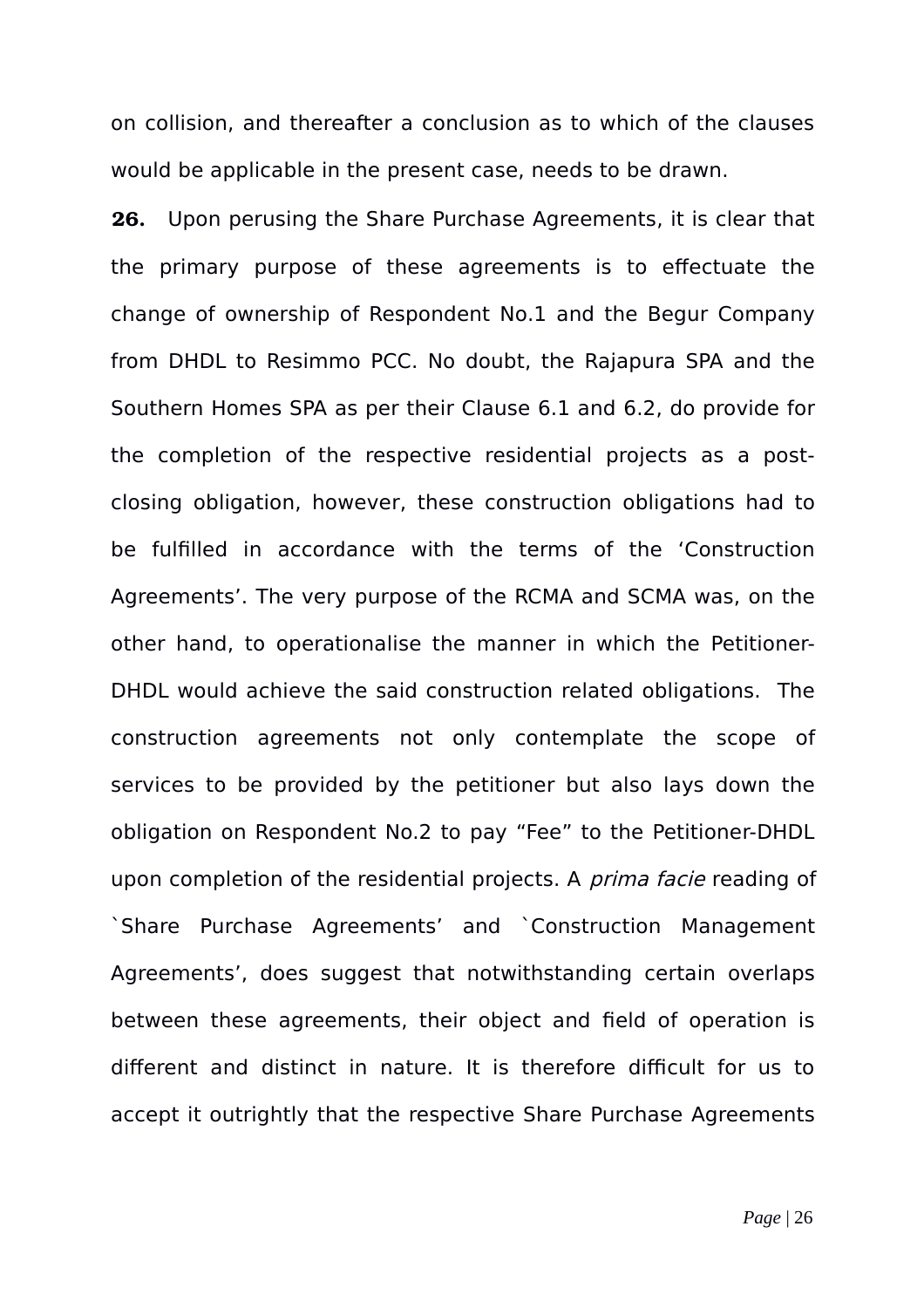are the 'principal agreements governing the transaction' between the parties or that the present disputes can be resolved solely under the arbitration clause contained therein.

**27.** The dispute sought to be referred to arbitration by the Petitioner DHDL pertains to non-deposit of agreed amount by Respondent No.2 and resultant payment thereof as `Fee' which the Petitioner claims in terms of clause 4 of RCMA/SCMA. Whether or not the Petitioner has complied with the 'condition precedent' under Rajapura SPA and thus has become entitled to `fee' as per clause referred to above, is purely a question of fact to be determined by the Arbitral Tribunal.

**28.** We may at this stage also briefly refer to the judgment of this Court in **Olympus Superstructure (Supra),** wherein this Court faced two different arbitration clauses in two related agreements between the same parties. The main agreement therein was concerned with the selling of certain flats, and the related agreement was an Interior Design Agreement, both of which contained an arbitration clause that was not similar to each other. Since two valid arbitration clauses existed and the parties were relying upon the different arbitration clauses, this Court harmonised both the clauses and viewed that the arbitration clause in the main agreement was worded in wide terms and specifically contemplated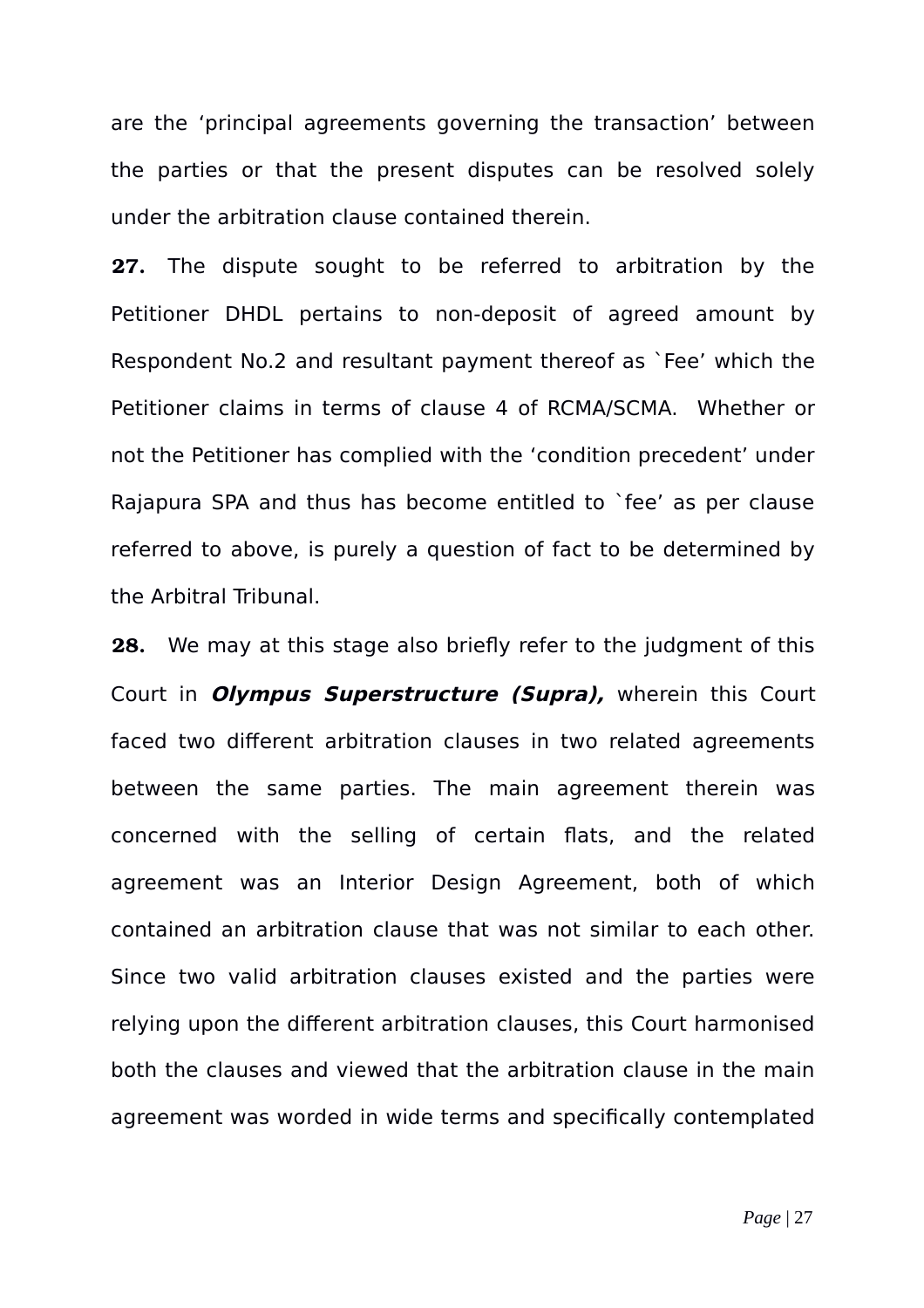issues that were in "**any way connected with, arising out of or in relation to the subject matter of the arbitration agreement**". This Court, therefore, aptly held that since the disputes arising from the Interior Design Agreement were intrinsically "*connected with*" the disputes and differences arising out of the main contract, such dispute could also be adjudicated under the main agreement itself.

**29.** The nature of arbitration clauses in the present case are substantially different when compared with the dispute resolution clause of the main agreement in **Olympus Superstructure (Supra)**. The arbitration Clause 9 of the Rajapura SPA/Southern Homes SPA does not have any overriding effect and is in no way broader or wider when compared to Clause 11 of the RCMA/SCMA. Therefore, even if we were to assume that the present differences between the parties are incidental to the terms of the Share Purchase Agreements, it is difficult to construe that Clause 9 of Share Purchase Agreements contemplates adjudication of the issues that are "connected with" or are "in relation" to the subject matter of the Share Purchase Agreements.

**30.** Further, if the Respondent(s) plea, that present dispute(s) should be arbitrated only under the Rajapura SPA/Southern Homes SPA is accepted at face value, the eventual result would be that any

*Page* | 28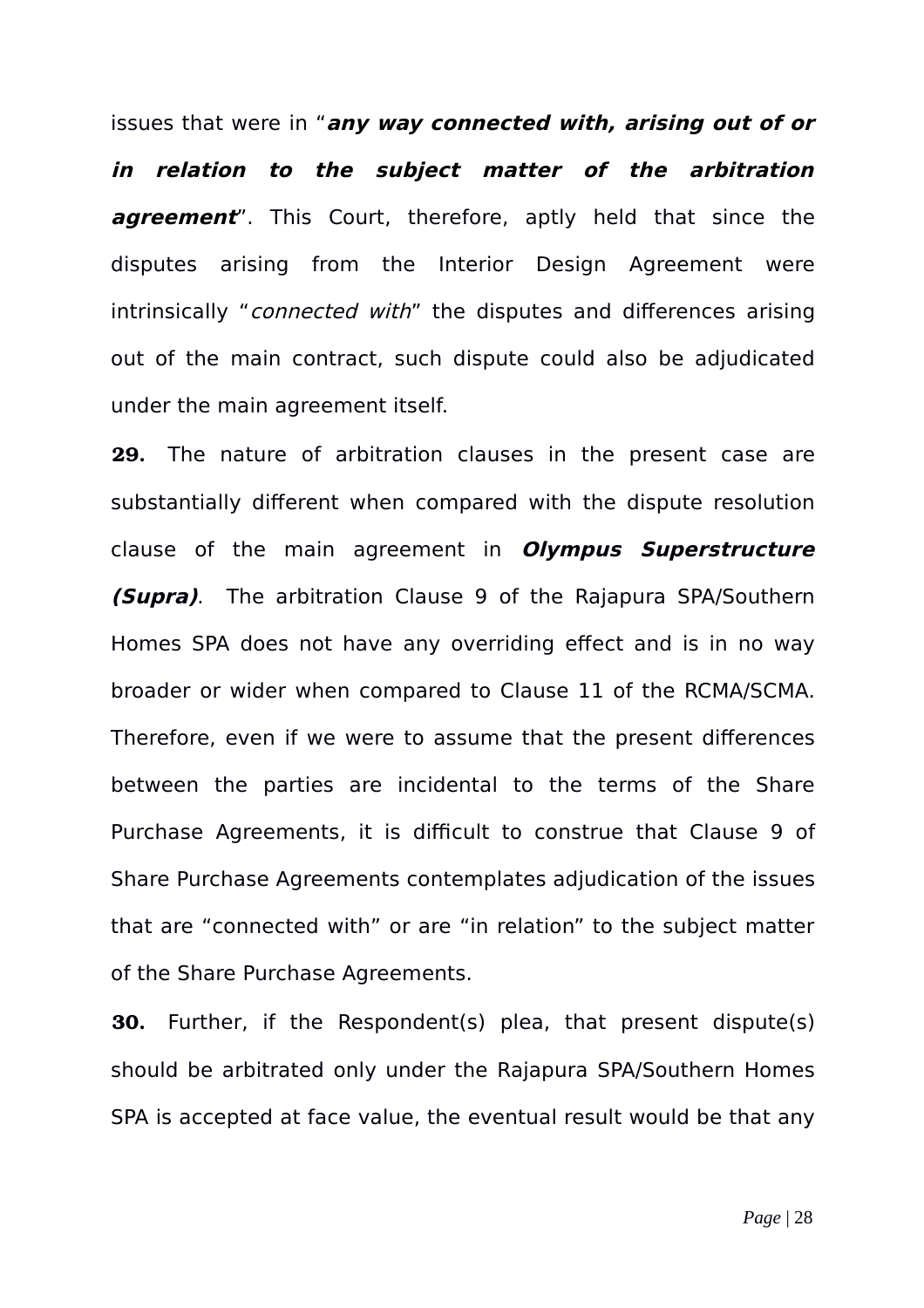and all disputes relating to the Petitioner's construction obligation would be arbitrable under the provisions of the Share Purchase Agreements only. But then, what would be the purpose of having a separate arbitration clause 11 under the RCMA/SCMA? The parties do not seem to have rendered the arbitration clause in RCMA and SCMA as redundant, more so when these are the agreements later in time. It, thus, appears to us that the scope of the arbitration clause in Rajapura SPA/Southern Homes SPA is limited to issues relating to the agreement's primary subject matter, i.e., any dispute arising out of the transaction of sale and purchase of shares. The provisions of the RCMA/SCMA, and the arbitration clause therein, would as a logical corollary then be applicable to any dispute/difference concerning the performance of the construction related obligations and deposit of agreed amount by Respondent No.2 or payment thereof to the Petitioner-DHDL.

**31.** The Petitioner has not once alleged in these Petitions that the dispute sought to be referred to Arbitration emanates from the Share Purchase Agreements. As far as the share transactions between the Petitioner and Respondent No.2 is concerned, learned Senior Counsel for the Petitioner has unequivocally submitted that the purchase of shares by Respondent No.2 has been duly completed. There is nothing on record to suggest that Respondent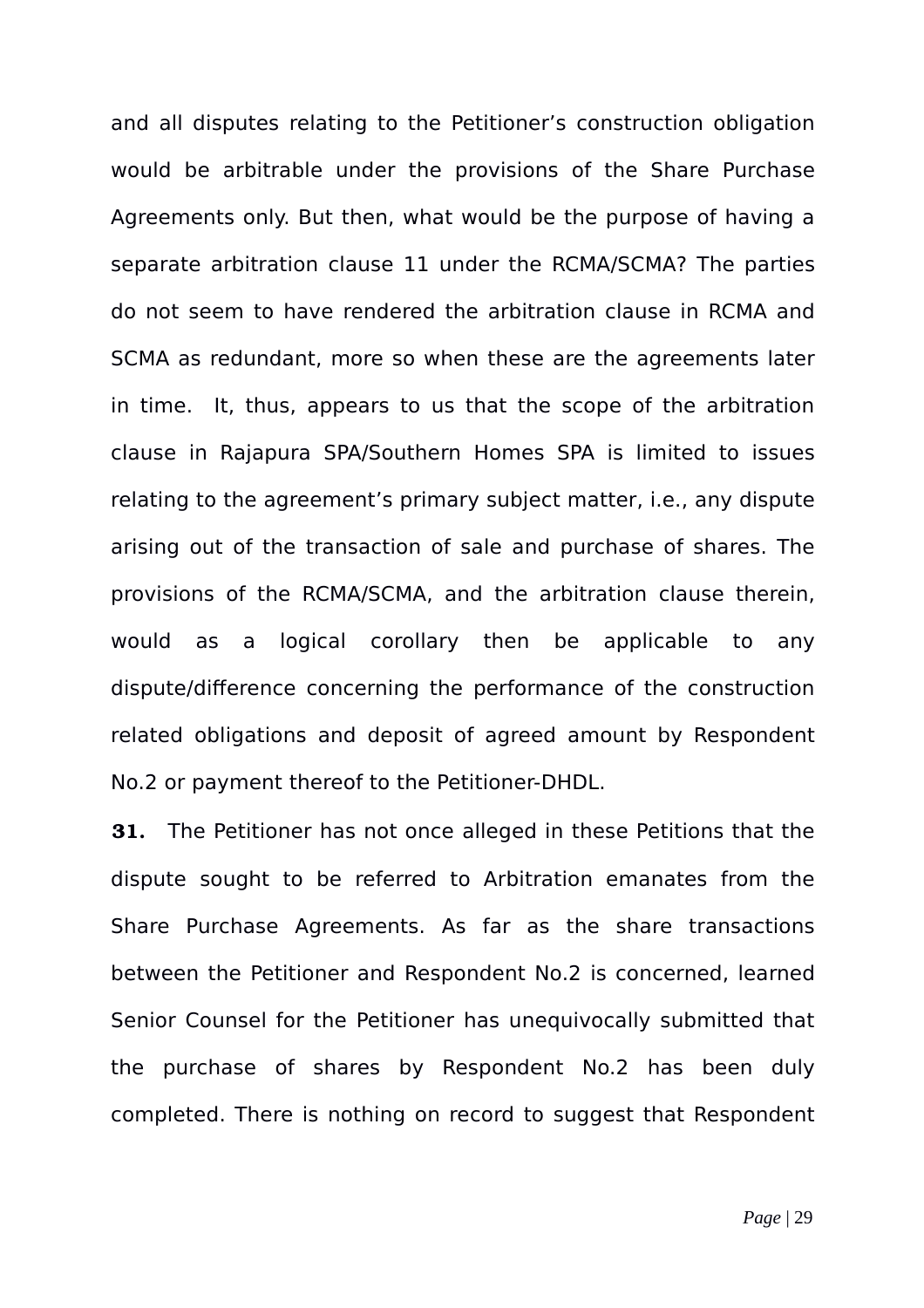No.2 is aggrieved by non-compliance, deviation or breach of promise to sell its shares by the Petitioner-DHDL. On the contrary, the counter-affidavit filed by the Respondent(s) indicates that the sale of the shares of Respondent No.1 and the Begur Company have been completed. Still further, it is not the case that Ressimo PCC has already invoked Clause 9 of the Rajapura SPA or of the Southern Homes SPA. Thus, when neither party has pleaded the infringement of the core provisions of the Share Purchase Agreements, it is difficult to accept outrightly that the subject-controversy falls within the ambit of Clause 9 of the said agreements and can be adjudicated only under the rules of SIAC, with seat and venue at Singapore.

**32.** At the cost of repetition, we may re-iterate that the Parties have neither denied that there is no 'arbitrable dispute' between them nor have they challenged the existence of the arbitration clause(s) in the Construction Management Service Agreements. Considering that the primary twin-test envisioned under Section 11(6) of the Act has been satisfied by the Petitioner-DHDL, we are of the view that the instant application(s) are maintainable. The nature of disputes that have arisen between the parties, thus, can be adjudicated in the arbitral proceedings under Clause 11 of the RCMA and SCMA.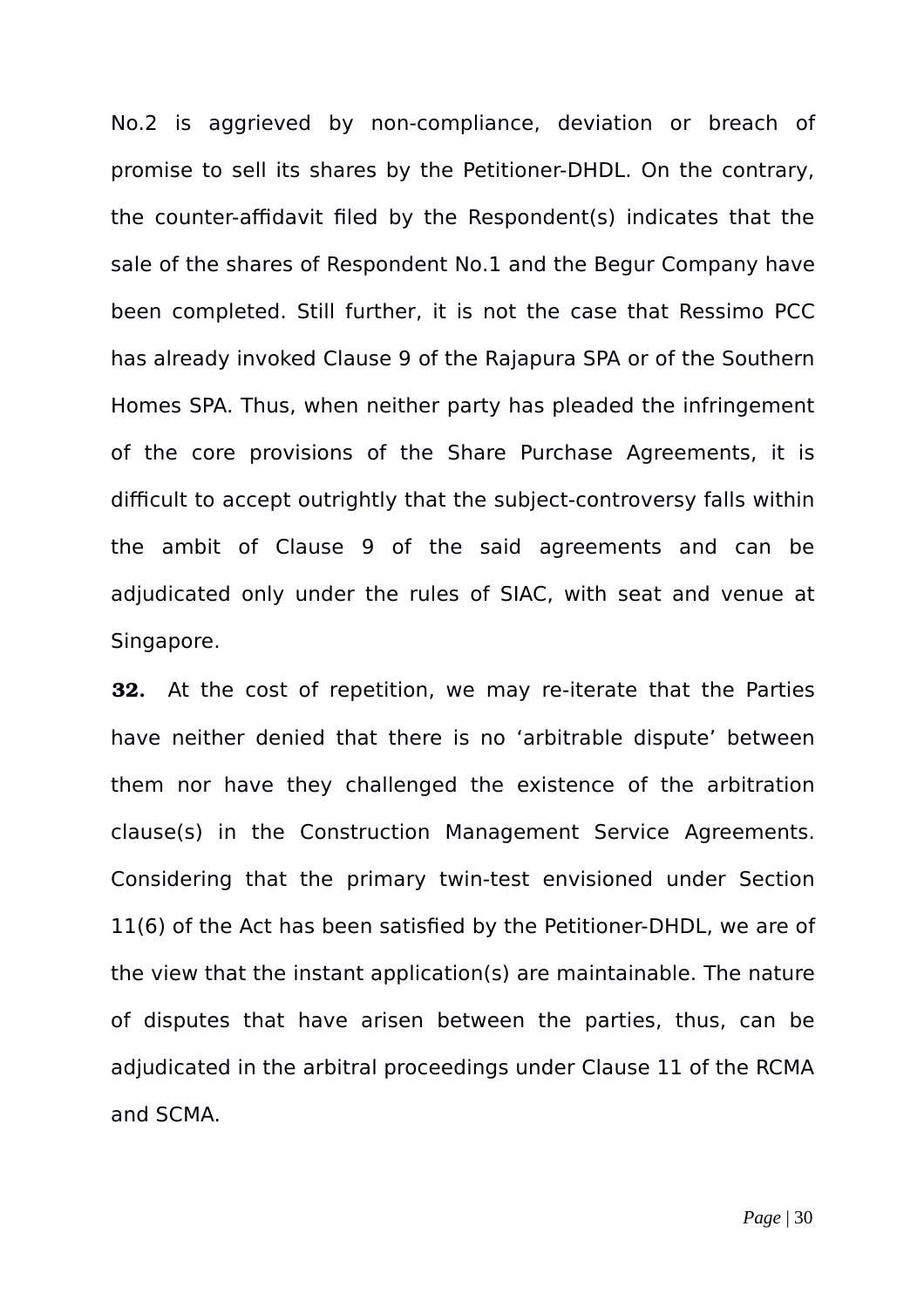**33.** It goes without saying, that if on appreciation of the facts and law, the arbitrator finds that the 'real dispute' between the parties stems from the Share Purchase Agreements dated 08.07.2016 and 25.01.2017, the arbitrator shall be free to wind up the proceedings with liberty to the Parties to seek redressal under the rules of SIAC.

**34.** We may now briefly deal with the question whether the disputes should be referred to a consolidated and composite tribunal or should there be two different arbitral tribunals to resolve the same. It was urged on behalf of the Petitioner that since the RCMA and SCMA are inextricably interlinked to each other, the dispute/difference cannot be segregated into two separate proceedings. It was pointed out that the obligation of computation/determination and payment of "Fee" to the Petitioner arises out of the SCMA, the RCMA and the Fee Agreement, and under the Fee Agreement, the parties have to calculate the "DLF Receivables". Such DLF Receivables have to be computed taking into account financial components/accounts of both, the Southern Homes Project and the Rajapura Homes Projects. It was thus submitted that in order to avoid multiplicity of proceedings which may result in conflicting awards, the sum of disputes may be referred to a single and composite arbitral tribunal.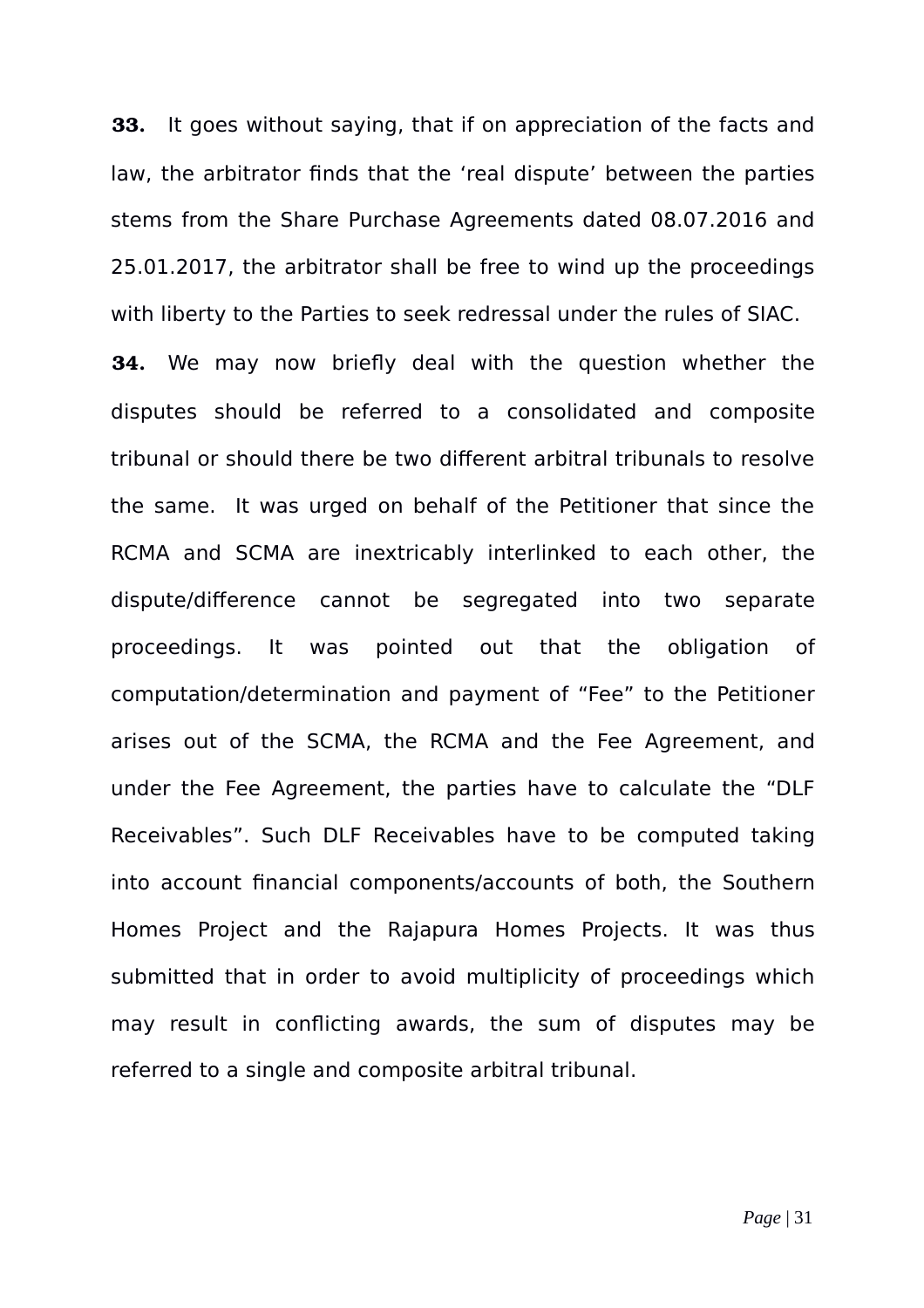**35.** The fact remains that the RCMA and SCMA, though interlinked and connected, are still two separate agreements. We also cannot lose sight of the fact that the case of the Respondent(s) is that the Petitioner has committed breaches under both RCMA as well as SCMA, and that the genesis of the disputes lies in separate and distinct facts. Save where the parties have resolved to the contrary, it would be inappropriate to consolidate the proceedings originating out of two separate agreements. However, since the Fee Agreement provides that the "Fee" can only be calculated after taking into consideration various financial components of both the Rajapura Homes Projects and the Southern Homes Project, it would be necessary for the sake of avoiding wastage of time and resources, and to avoid any conflicting awards, that the disputes under Arbitration Petition No.17 and Arbitration Petition No.16 are referred to a sole Arbitrator. We leave it to the wisdom of the sole arbitrator to decide whether the disputes should be consolidated and adjudicated under one composite award or otherwise. The modalities and manner in which the two separate arbitral proceedings shall be conducted shall also be resolved by the sole arbitrator.

#### **CONCLUSION**

**36.** In light of above discussion, Arbitration Petition No. 16 of 2020